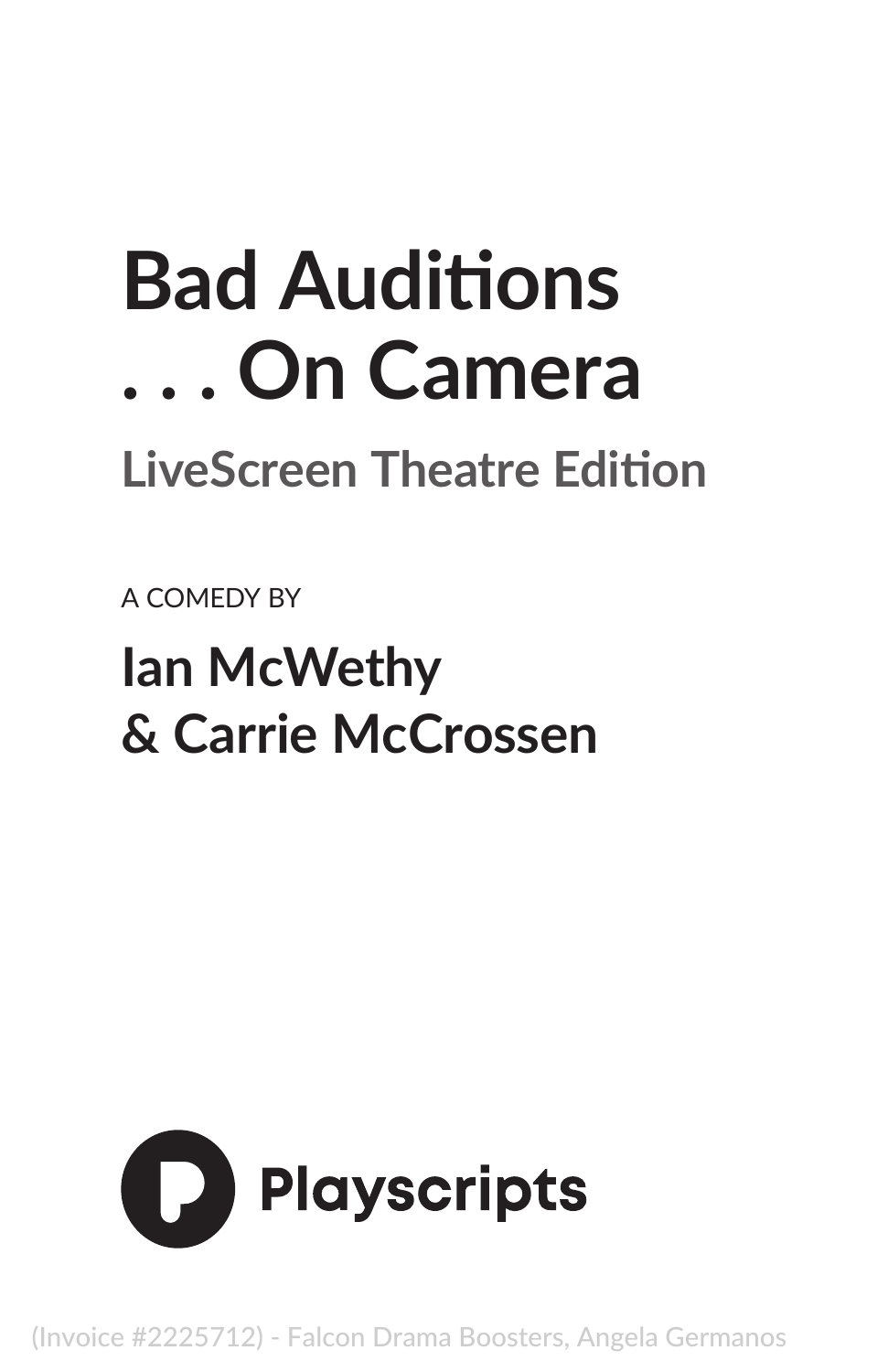#### **Bad Auditions . . . On Camera (LiveScreen Theatre Edition) Copyright © 2020 Ian McWethy & Carrie McCrossen Author. ALL RIGHTS RESERVED**

**Copyright Protection.** This play (the "Play") is fully protected under the copyright laws of the United States of America and all countries with which the United States has reciprocal copyright relations, whether through bilateral or multilateral treaties or otherwise, and including, but not limited to, all countries covered by the Pan-American Copyright Convention, the Universal Copyright Convention, and the Berne Convention.

**Reservation of Rights.** All rights to this Play are strictly reserved, including, without limitation, professional and amateur stage performance rights; motion picture, recitation, lecturing, public reading, radio broadcasting, television, video, and sound recording rights; rights to all other forms of mechanical or electronic reproduction now known or yet to be invented, such as CD-ROM, CD-I, DVD, photocopying, and information storage and retrieval systems; and the rights of translation into non-English languages.

**Performance Licensing and Royalty Payments.** Amateur and stock performance rights to this Play are controlled exclusively by Playscripts, Inc. ("Playscripts"). No amateur or stock production groups or individuals may perform this Play without obtaining advance written permission from Playscripts. Required royalty fees for performing this Play are specified online at the Playscripts website (www.playscripts.com). Such royalty fees may be subject to change without notice. Although this book may have been obtained for a particular licensed performance, such performance rights, if any, are not transferable. Required royalties must be paid every time the Play is performed before any audience, whether or not it is presented for profit and whether or not admission is charged. All licensing requests and inquiries concerning amateur and stock performance rights should be addressed to Playscripts (see contact information on opposite page).

Inquiries concerning all other rights should be addressed to Playscripts, as well; such inquiries will be communicated to the author and the author's agent, as applicable.

**Restriction of Alterations.** There shall be no deletions, alterations, or changes of any kind made to the Play, including the changing of character gender, the cutting of dialogue, the cutting of music, or the alteration of objectionable language, unless directly authorized by Playscripts. The title of the Play shall not be altered.

**Author Credit.** Any individual or group receiving permission to produce this Play is required to give credit to the author as the sole and exclusive author of the Play. This obligation applies to the title page of every program distributed in connection with performances of the Play, and in any instance that the title of the Play appears for purposes of advertising, publicizing, or otherwise exploiting the Play and/or a production thereof. The name of the author must appear on a separate line, in which no other name appears, immediately beneath the title and of a font size at least 50% as large as the largest letter used in the title of the Play. No person, firm, or entity may receive credit larger or more prominent than that accorded the author. The name of the author may not be abbreviated or otherwise altered from the form in which it appears in this Play.

**Publisher Attribution.** All programs, advertisements, and other printed material distributed or published in connection with the amateur or stock production of the Play shall include the following notice:

#### **Produced by special arrangement with Playscripts, Inc. (www.playscripts.com)**

**Prohibition of Unauthorized Copying.** Any unauthorized copying of this book or excerpts from this book is strictly forbidden by law. Except as otherwise permitted by applicable law, no part of this book may be reproduced, stored in a retrieval system, or transmitted in any form, by any means now known or yet to be invented, including, without limitation, photocopying or scanning, without prior permission from Playscripts.

**Statement of Non-affiliation.** This Play may include references to brand names and trademarks owned by third parties, and may include references to public figures. Playscripts is not necessarily affiliated with these public figures, or with the owners of such trademarks and brand names. Such references are included solely for parody, political comment, or other permitted purposes.

**Permissions for Sound Recordings and Musical Works.** This Play may contain directions calling for the performance of a portion, or all, of a musical work not included in the Play's score, or performance of a sound recording of such a musical work. Playscripts has not obtained permissions to perform such works. The producer of this Play is advised to obtain such permissions, if required in the context of the production. The producer is directed to the websites of the U.S. Copyright Office (www.copyright.gov), ASCAP (www.ascap.com), BMI (www.bmi. com), and NMPA (www.nmpa.org) for further information on the need to obtain permissions, and on procedures for obtaining such permissions.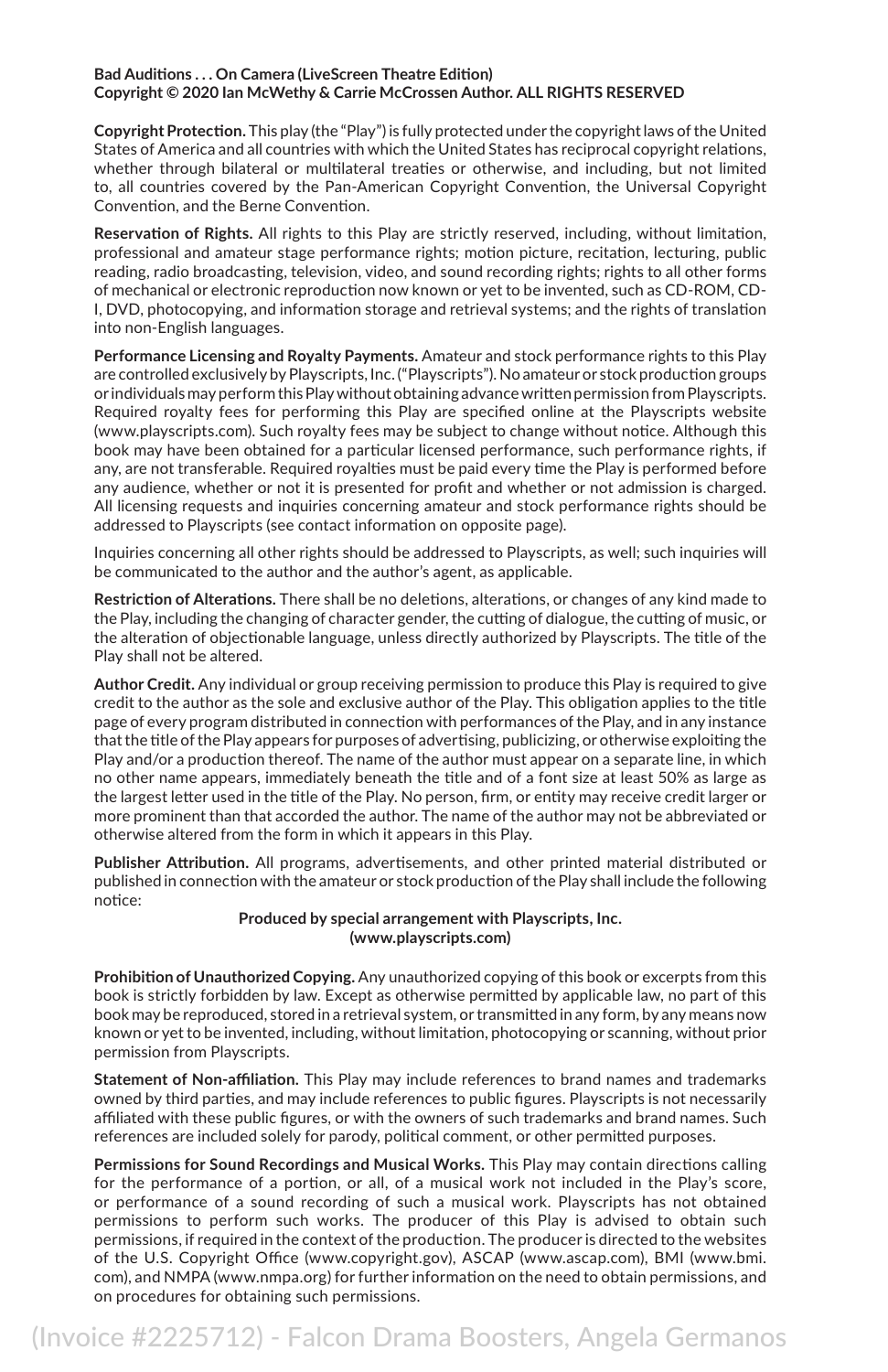#### **The Rules in Brief**

- DO NOT perform this Play without obtaining prior permission from Playscripts, and without paying the required royalty.
- DO NOT photocopy, scan, or otherwise duplicate any part of this book.
- DO NOT alter the text of the Play, change a character's gender, delete any dialogue, cut any music, or alter any objectionable language, unless explicitly authorized by Playscripts.
- DO provide the required credit to the author(s) and the required attribution to Playscripts in all programs and promotional literature associated with any performance of this Play.

#### **Copyright Basics**

This Play is protected by United States and international copyright law. These laws ensure that authors are rewarded for creating new and vital dramatic work, and protect them against theft and abuse of their work.

A play is a piece of property, fully owned by the author, just like a house or car. You must obtain permission to use this property, and must pay a royalty fee for the privilege—whether or not you charge an admission fee. Playscripts collects these required payments on behalf of the author.

Anyone who violates an author's copyright is liable as a copyright infringer under United States and international law. Playscripts and the author are entitled to institute legal action for any such infringement, which can subject the infringer to actual damages, statutory damages, and attorneys' fees. A court may impose statutory damages of up to \$150,000 for willful copyright infringements. U.S. copyright law also provides for possible criminal sanctions. Visit the website of the U.S. Copyright Office (www.copyright.gov) for more information.

THE BOTTOM LINE: If you break copyright law, you are robbing a playwright and opening yourself to expensive legal action. Follow the rules, and when in doubt, ask us.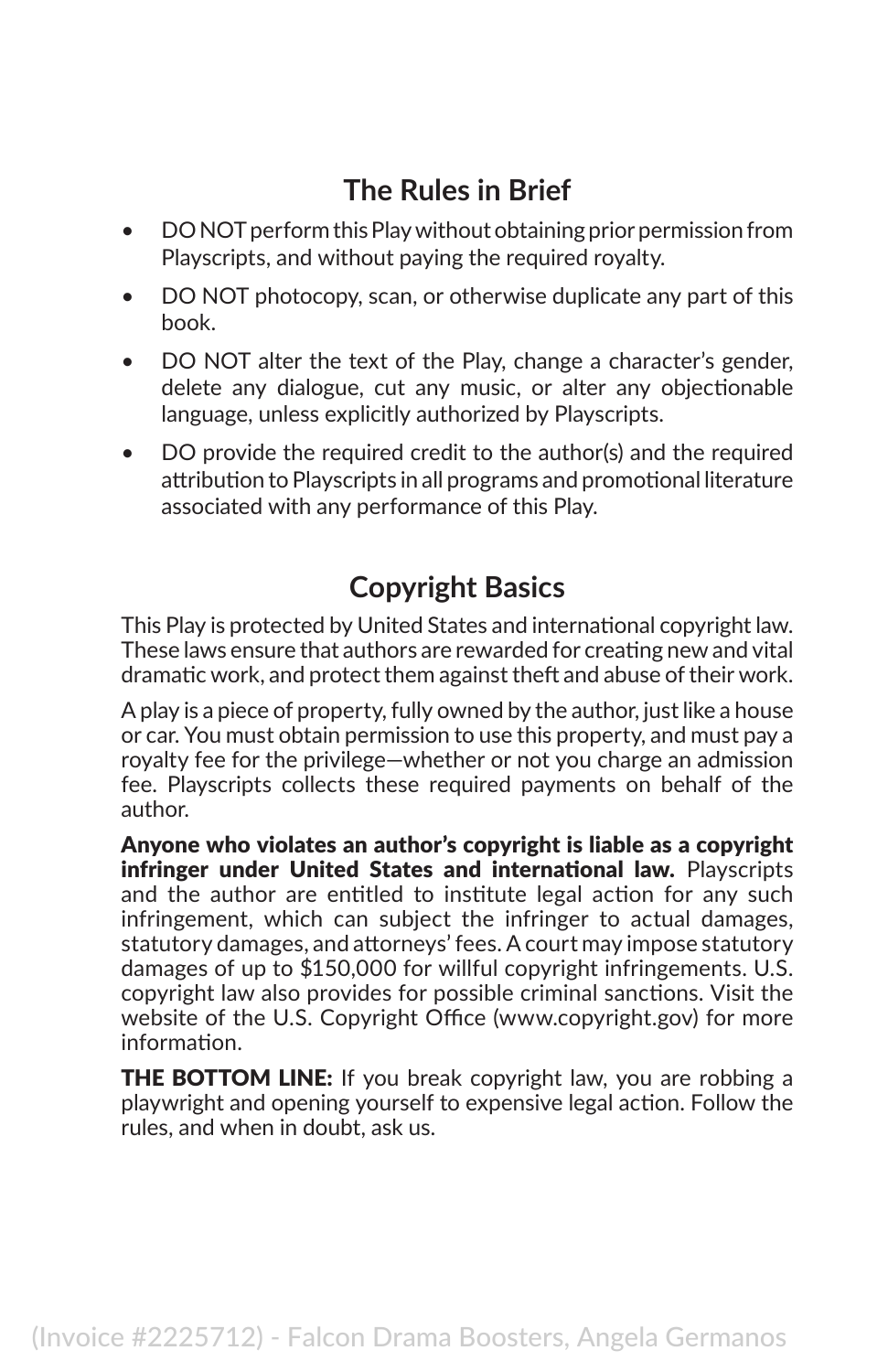#### **Cast of Characters**

CASTING DIRECTOR

ROGER

GINA MARIE

KELLIN

**TANDY** 

JEFF

CARMEN

GREG

**WENDY** 

PHYLLIS

RORY

TOM

UMA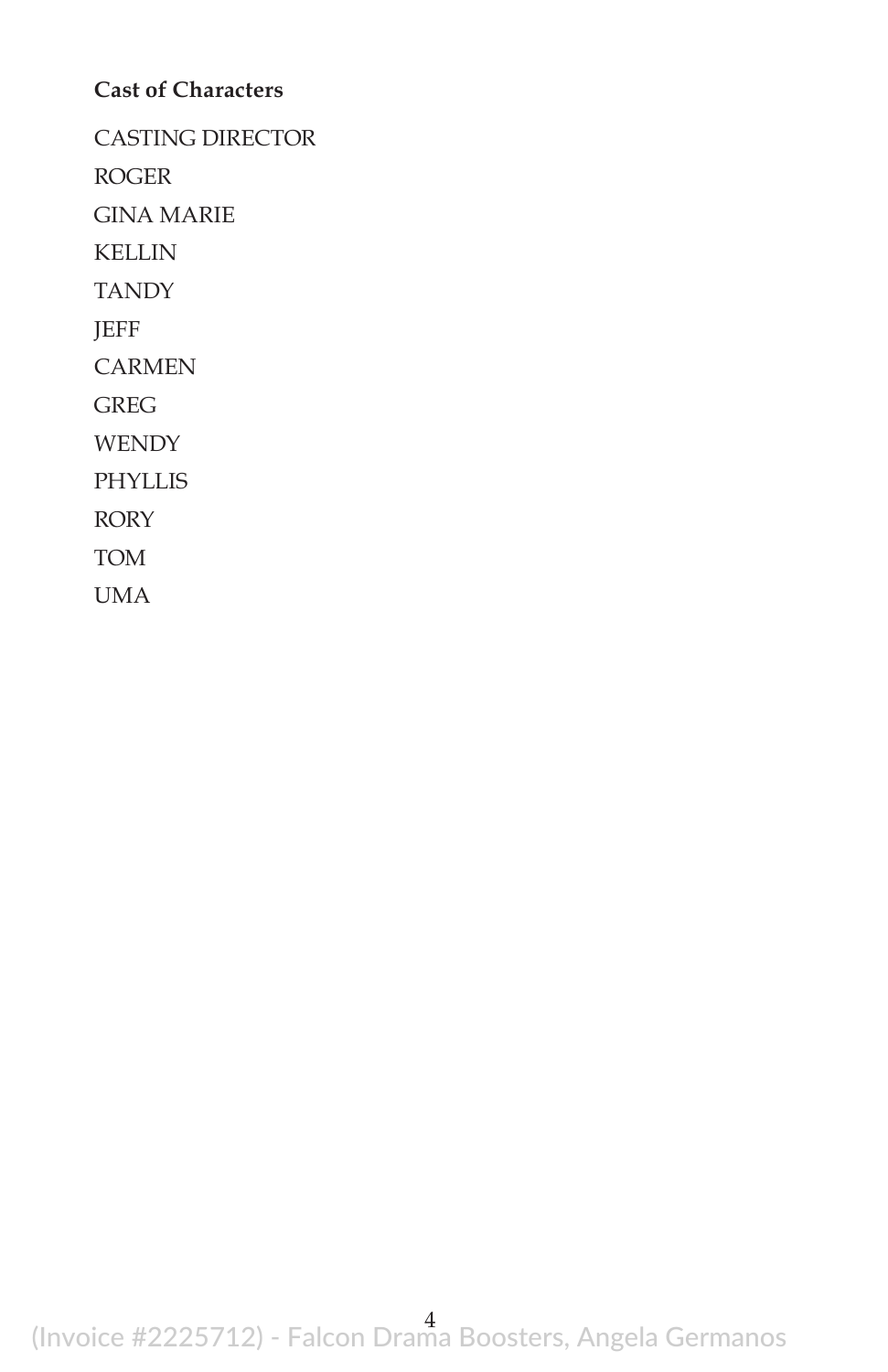#### **Acknowledgments**

*Bad Auditions . . . On Camera*, was originally produced as a Zoom webinar, on March 31st, 2020. It was produced by Carrie McCrossen and Ian McWethy. It was directed by David Ruttura. The cast was as follows:

| CASTING DIRECTOR  Isaac Oliver |  |
|--------------------------------|--|
|                                |  |
|                                |  |
|                                |  |
| TANDY Carrie McCrossen         |  |
|                                |  |
| CARMENCarrie McCrossen         |  |
|                                |  |
|                                |  |
|                                |  |
|                                |  |
|                                |  |
| UMA Meg McCrossen              |  |

Watch the premiere production **HERE**.

(https://www.youtube.com/watch?v=HjLofon7Xv0&feature=youtu.be&app=desktop)

Or at www.ianmcwethy.com.

#### **Production Notes**

Hello readers and thank you for taking a look at our new play! I know we're all scrambling to figure out how to live and keep ourselves sane in these truly insane times. But we truly believe that storytelling and theatre are as important as ever. They bring people together and help us process this experience.

When Playscripts suggested that *Bad Auditions* could work on Zoom, we agreed. But only if we re-wrote the whole play, gearing the new version specifically toward on-camera auditions.

We didn't want to force the stage version into a webinar; we wanted to write specifically for the webinar format. We then did a four-day workshop with director Dave Ruttura and a cast of talented actors (based in both NY and LA! The beauty of teleconferencing!). We were pleasantly surprised to see how well it worked. With the Zoom webinar feature, Dave could cut between a single shot and a shared screen pretty easily, effectively directing the play in real time. He even found a way to cut to reaction shots within a monologue. We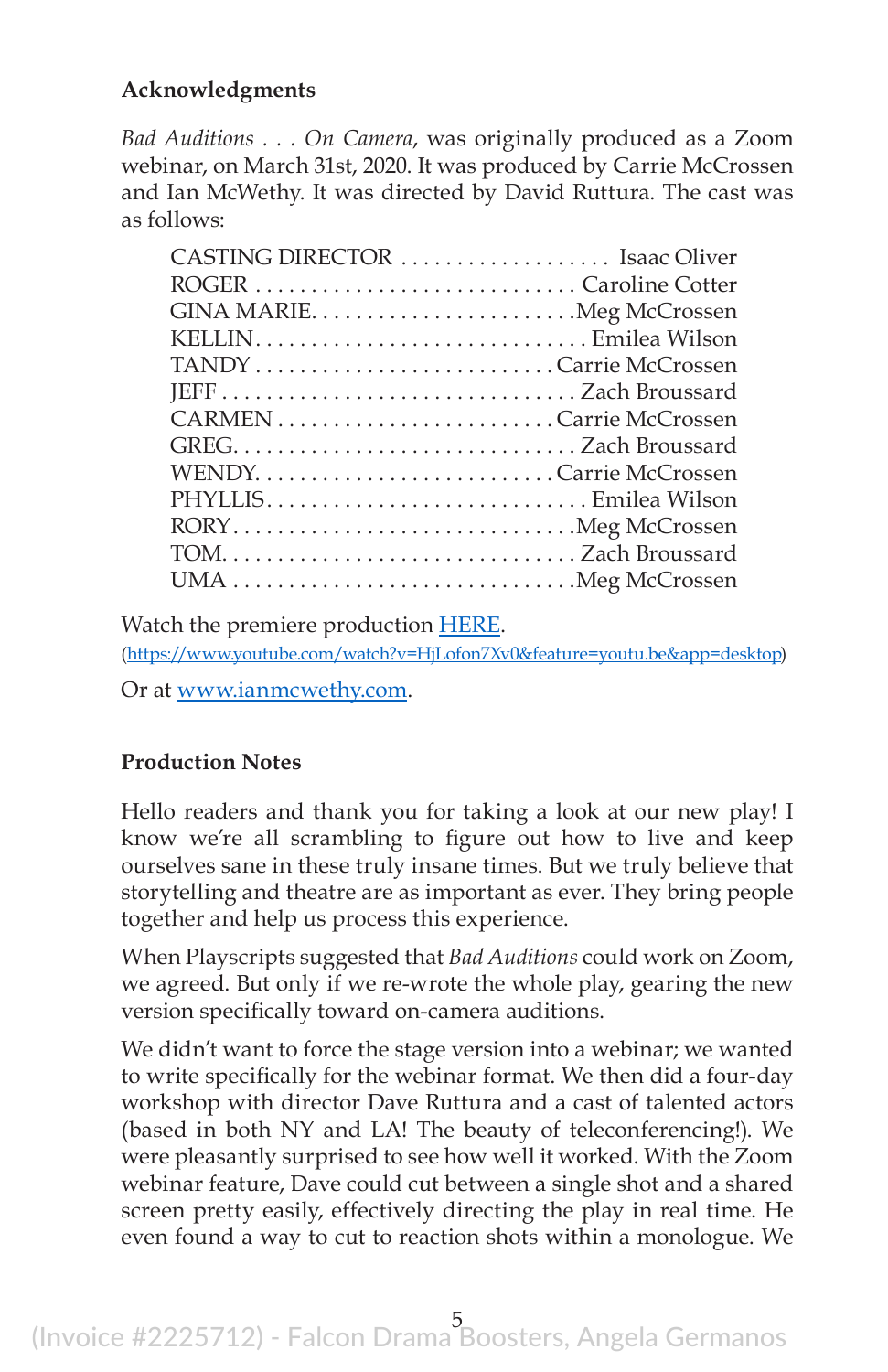were immensely proud of what we accomplished in such a short time and we're excited to see what you could do with this play!

Feel free to watch our version from the link on the previous page, or on Ian's website, www.ianmcwethy.com.

A note about the live poll ending: There is a way to live poll within Zoom, but we couldn't figure it out. We did a Google poll, copying the link into our webinar's chat. Our director then informed the audience about the link and that they should vote when prompted. This worked for us.

Notes for the actual script:

As you can see, we were flexible with gender in our casting and we encourage you to be too! Every role can work as any gender, just change up names and pronouns as you see fit.

If there's any character you'd like to add in from either theatrical version of *Bad Auditions,* feel free. If you'd like to add your own character(s), that's also fine. Could be a fun exercise. Basically anything you want to do to make this work for your production is pretty much fine with us. Just please ask permission if it seems like you might be adding like . . . more than 50% of original material. Also keep in mind that this play really works (in our opinion) as written. So you don't need to feel pressured to add to it.

That's it! Good luck! We know it's disappointing not being able to perform this in front of a live audience, but we really believe that this is a cool, fun and exciting substitute. We'd love to see your production!

> Best, Ian and Carrie ian.mcwethy@gmail.com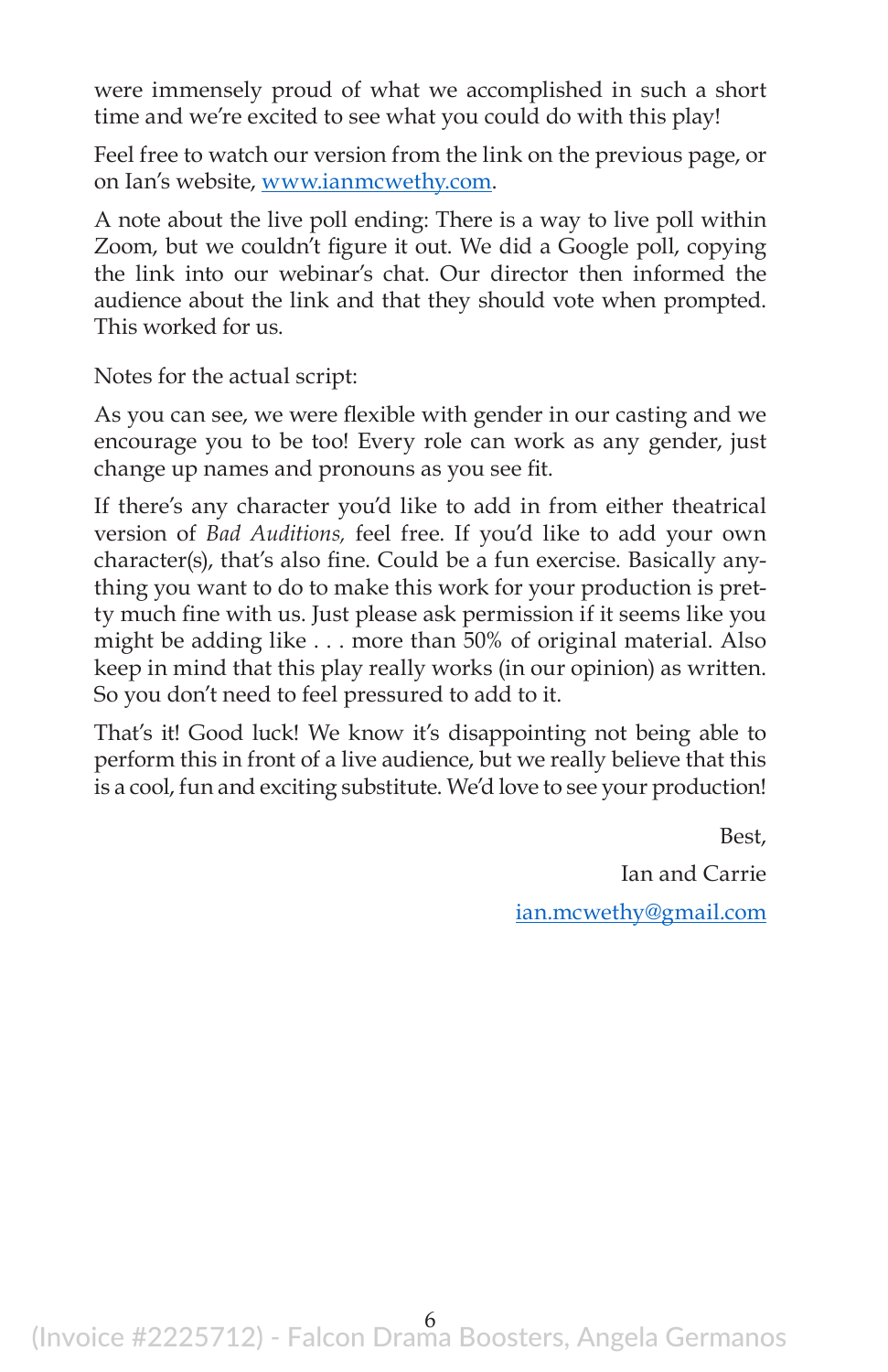### **Bad Auditions . . . On Camera by Ian McWethy & Carrie McCrossen**

#### **Scene 1: Intro**

*(The* CASTING DIRECTOR *appears directly in front of the camera, like a confessional. He/she is pressing buttons and futzing with the screen. Feel free to vamp over a dark screen for a bit if you like.)*

**CASTING DIRECTOR.** *(Flustered and a little angry:)* Okay. Is this working? Can you hear me? What's happening?

*(*ROGER *pops up in his own screen in front of his computer.)*

**ROGER.** I can hear you. It's working! Gosh, isn't technology just amazing? I have a brother who works for Tesla and he said he hasn't had to talk to another human being face to face in three years! Sure, he's depressed a lot. But technology!

**CASTING DIRECTOR.** Roger. I do not have time for this. If you can hear me, then we're a go.

**ROGER.** Right. Sorry. I'm ready.

**CASTING DIRECTOR.** We're in a crisis here. We need to replace the series LEAD of *Crime Court.* NBC's highest-rated drama. Doug Ryan left unexpectedly last night and if we don't find a replacement, the show is canceled. So we have to move!

**ROGER.** Wait. Doug left the show? What happened?

**CASTING DIRECTOR.** Apparently he decided that he was moving to New Zealand so he could "be among the sheep." I don't know what that means, and I don't want to.

**ROGER.** I heard sheep outnumber people there. I guess that's a good move if he really likes sheep. I like sheep fine, but they're no goats. Ah! Goats! They're the best, right?

**CASTING DIRECTOR.** Roger! Please stop talking! We need to find someone by the end of the day. So we have to move quickly! They're going to write a part for a new attorney who replaces Doug. Guy or girl. Old or young. It doesn't matter. I just need someone to anchor this show.

Preferably someone good. But if we can't find anyone good, then I'll take someone who can just say the lines without embarrassing themselves.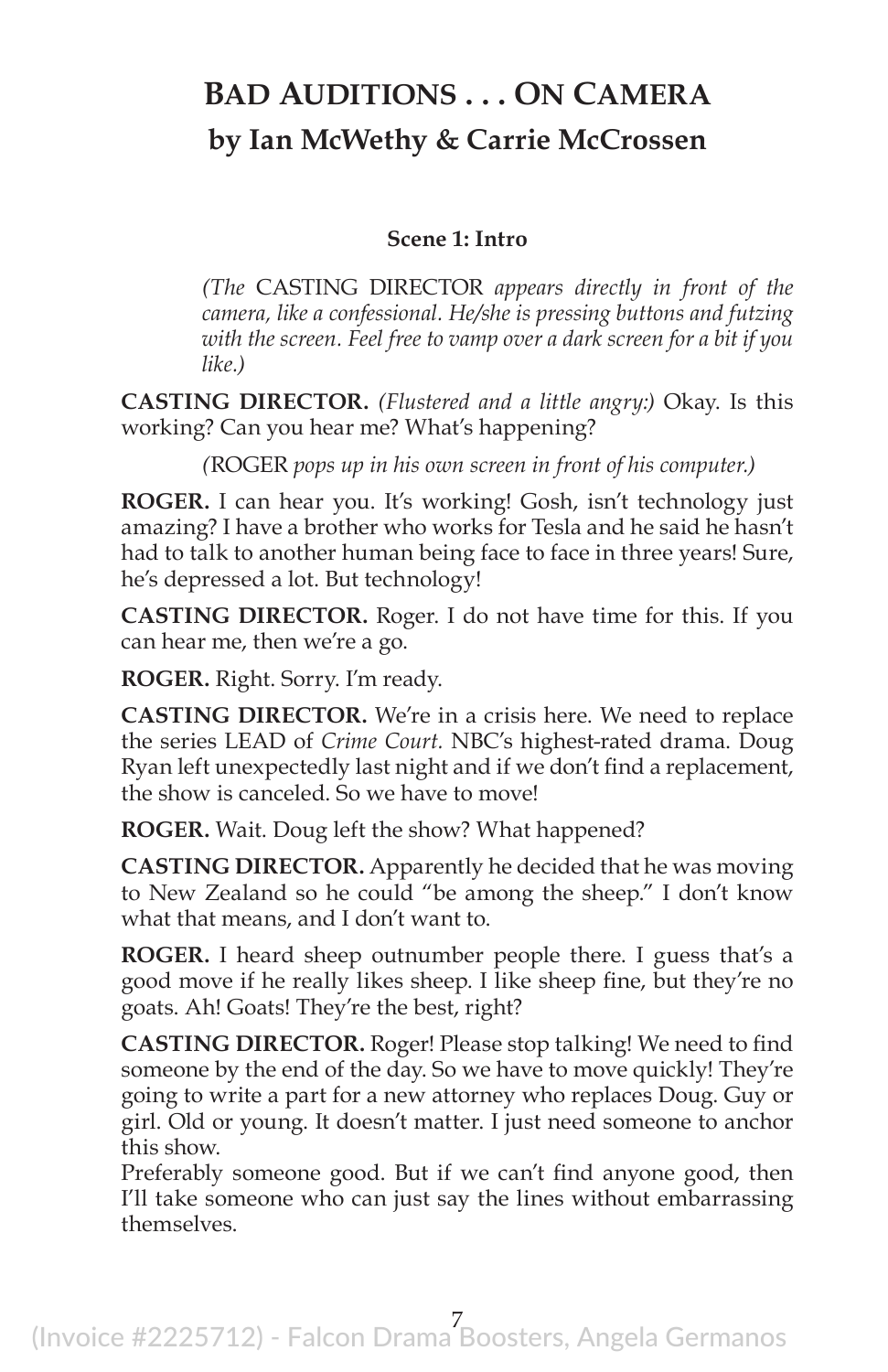**ROGER.** But wait, you said you always like to meet actors in person to get a sense of them in real life.

**CASTING DIRECTOR.** Yes, but since I'm stuck on set in Muncie, Indiana, I need to meet with actors remotely. So are they all ready to teleconference with me? Do they all have the audition sides?

**ROGER.** Uh . . . yeah. Or, at least I tried. It was really hard to get people on such short notice. But . . . we got some! I sent everyone that monologue from last week's episode. It's this one, right? *(Doing a quick read:)* "Your honor? I'd like to request the last remarks be stricken from the record. The prosecution has repeatedly demeaned my client throughout this hearing."

**CASTING DIRECTOR.** Yes. That's it. You didn't have to read it to me.

**ROGER.** Ah, you know me, I like to be thorough. Oh, by the way, I've been watering the plants in your office like you told me but they're all kind of dead and losing their leaves. The good news is . . . I think they kind of look cool that way. I can send you pics?

**CASTING DIRECTOR.** Nice, Roger. Thank you for that. Can you get the first actor please?

**ROGER.** Absolutely. This is Gina Marie coming to us from her home in Staten Island.

#### **Scene 2: Gina Marie**

*(Window up on* GINA MARIE*, window down on* ROGER*.)*

*(*GINA MARIE*, a Staten Islander in her 30s [loads of makeup,*  lots of gold jewelry, thick New York accent], appears in front of *her webcam.)*

**GINA MARIE.** Hi! Hi! Can you hear me? Thank you so much for seeing me! I freakin' loved the script for *Crime Court.* It's SO good!

**CASTING DIRECTOR.** I'm glad you liked it. Can we hear you read the scene?

**GINA MARIE.** Oh, of course! Absolutely! That's why I'm here. Just give me a quick minute, will ya?

*(Beat.* GINA MARIE *collects herself, she takes a stance.)*

**GINA MARIE.** Your honor? I'd like to request the last remarks be stricken from the record. The prosecution has repeatedly demeaned my client throughout this hearing. *(To someone off-camera:) Pauly, I see what you're doing. Put it down! Down! I don't think that's funny at all!*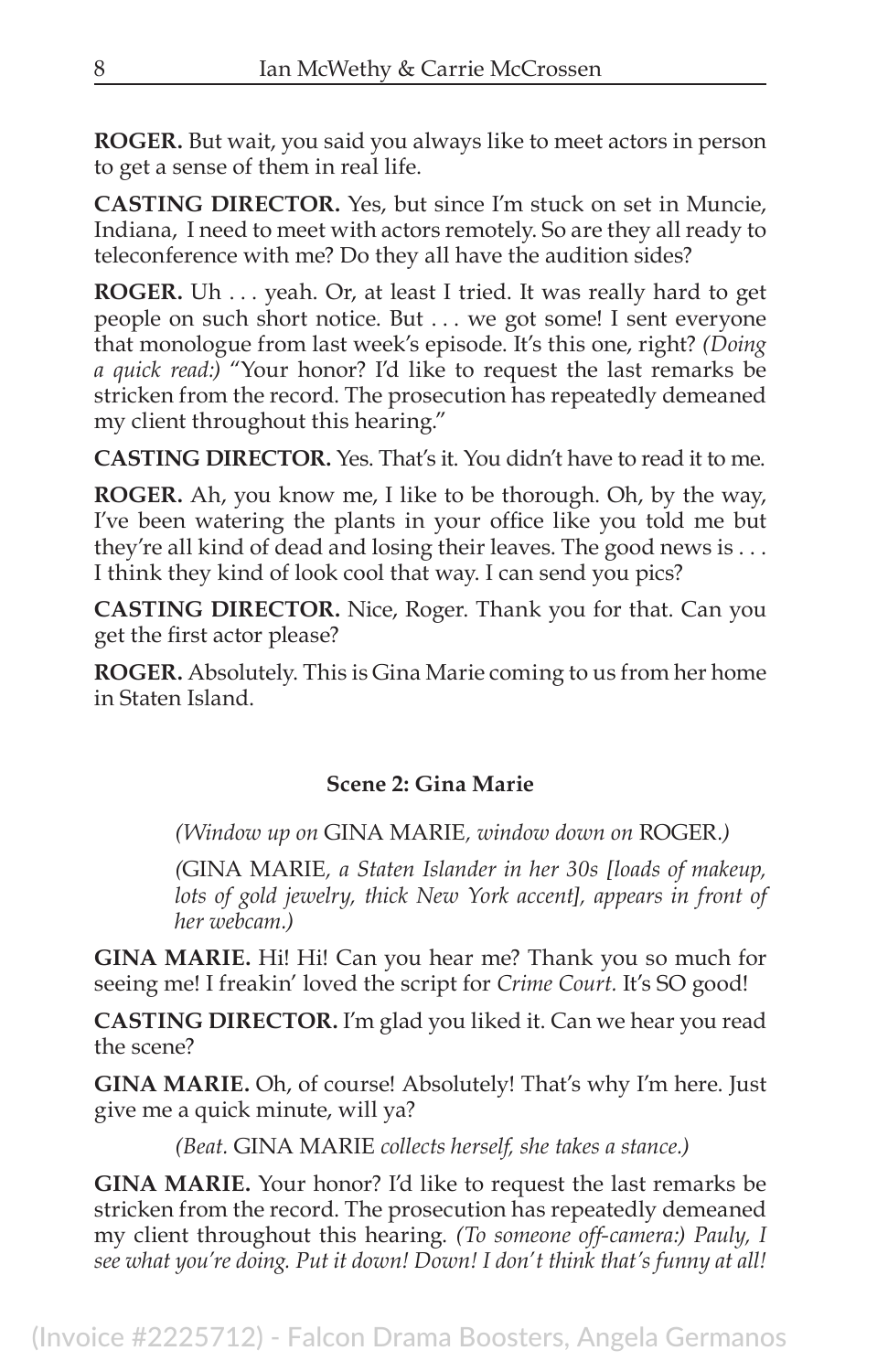*(*GINA MARIE *points threateningly. Then comes back to camera. She does not apologize, just jumps right back into the audition.)*

**GINA MARIE.** The prosecution has repeatedly demeaned my client throughout this hearing. But when they demean her family, her children, that's going too far. *PAULY! PUT THAT DOWN! LIGHTERS ARE NOT TOYS! AND IT'S NOT FUNNY TO LIGHT THAT POP-TART ON FIRE! PUT IT DOWN!*

**CASTING DIRECTOR.** Okay can I stop you there?

**GINA MARIE.** Oh no! I was just getting to the good part!

**CASTING DIRECTOR.** Yes. It's just that . . . we kept kind of getting interrupted there.

**GINA MARIE.** It's my son. He's *TRYING TO RUIN MOMMY'S BUDDING CAREER.* He used to be the sweetest little boy, but the second he turned thirteen he became a hellion. Swearing all the time! Lighting things on fire. He gets it from his father. I swear, I— *Pauly, don't! You get away from that. That is your great aunt Vivianna's remains! Don't you dare smash that—Pauly! (Reacting to Pauly breaking a vase:) What is WRONG with you?*

He just—he just broke the vase with my aunt Viv's ashes. What are you supposed to do with a kid like that?! Send him down the river, that's what!

**CASTING DIRECTOR.** Okay is there a better time we could try to do this?

**GINA MARIE.** When Pauly's eighteen maybe? That's in five years. Are you free then?

**CASTING DIRECTOR.** Haha, well I actually need someone by the end of today. We need them to fly to Muncie first thing.

**GINA MARIE.** Oh I can't fly tomorrow! I have to take Pauly to the behavioral therapist! Because he keeps *giving me the finger and lighting his food on fire! NOT EVERYTHING IS A S'MORE, PAULY!* I'm sorry. I have to go! I guess find someone else. *Pauly, did you hear that? Mom just had to make another sacrifice for you. Pauly! The dog does not want to try vaping! Stop it!*

> *(She storms off-camera to deal with Pauly and we just hear the sounds of a struggle.)*

**CASTING DIRECTOR.** Roger? Roger? Can you just, x out of her feed? Thanks.

*(Down on* GINA MARIE's *camera.* ROGER *comes back.)*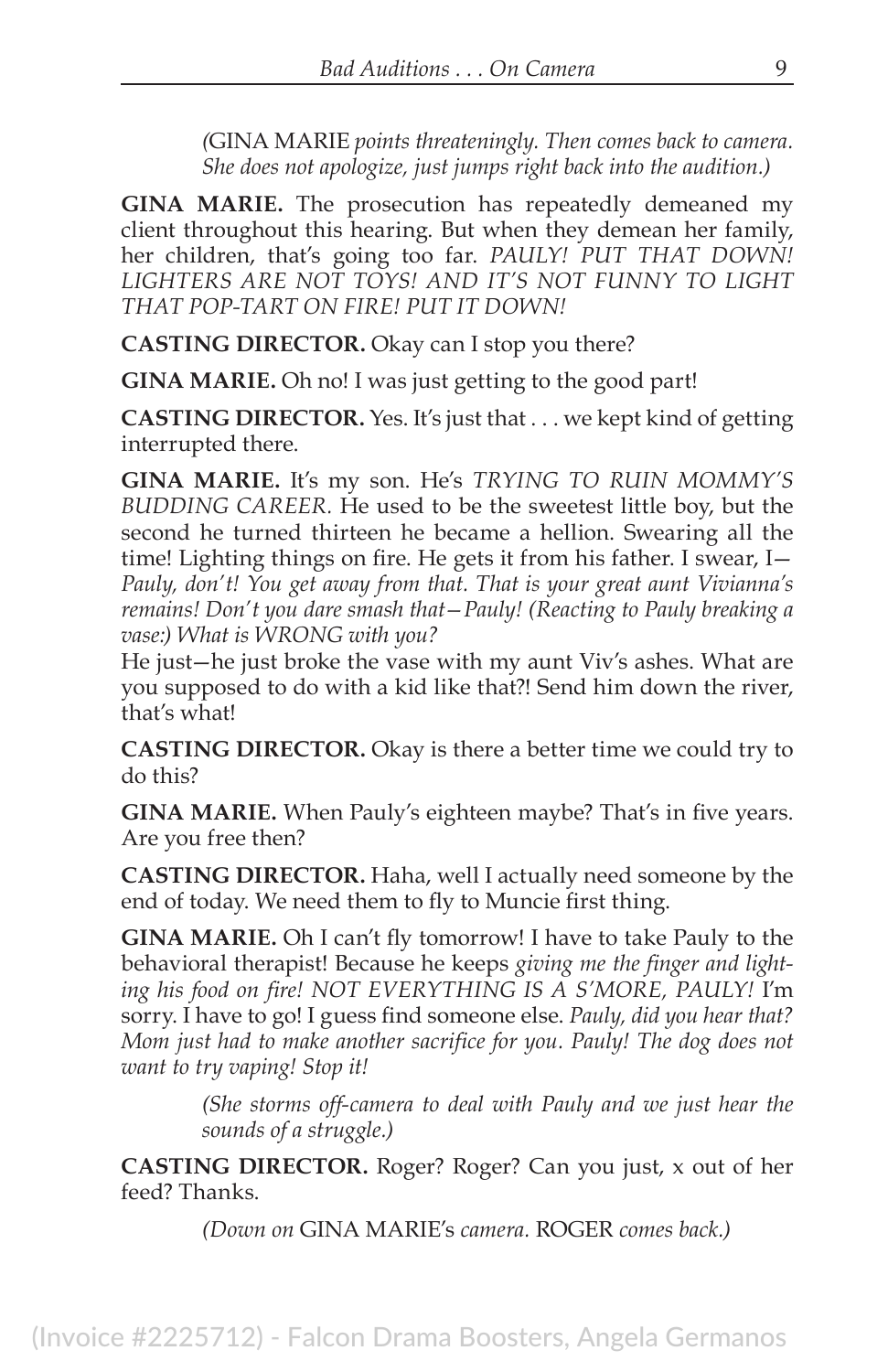#### **Scene 3: Kellin**

**CASTING DIRECTOR.** Roger, where did you find that woman?

**ROGER.** I met her in a Target! I went to Target to buy some plant food for your plants which I had killed. They didn't have plant food. But they had Gina Marie. I think she's got something.

**CASTING DIRECTOR.** Okay. Well she clearly wasn't available. Please only show me actors who are ready and available!

**ROGER.** You got it, boss. Next up we have . . . Kellin MacDonagh.

*(*KELLIN's *window pops up.* ROGER *leaves.)*

*(*KELLIN *is a theatre actor. They are dressed all in black. And if you want, you could have fun with some extreme lighting, [lots of shadows, bright spots, etc.] for this one.)*

**CASTING DIRECTOR.** Kellin? Can you hear us?

*(*KELLIN *does a very pretentious bow.)*

**KELLIN.** I hear you. I do.

**CASTING DIRECTOR.** Oh well great. Thanks for reading for us today. I understand you're currently in a very well-received Off-Broadway play.

*(*KELLIN *bows again.)*

**KELLIN.** I'm very blessed to be working. Yes.

**CASTING DIRECTOR.** Why don't we get started?

**KELLIN.** Curtain. Up.

*(*KELLIN *strikes a very dramatic pose. She performs this monologue as though she were doing some intense Greek theatre or like a very 1920s version of a Shakespeare play. Everything is INTONED.)*

**KELLIN.** Your honor? I'd like to request the last remarks be stricken from the record. Stricken. STRICKEN. Stricken.

> *(*KELLIN *makes a repetitive organic movement on the word "stricken.")*

**KELLIN.** *(Curling up into a ball:)* The prosecution has repeatedly demeaned my client throughout this hearing.

**KELLIN.** *(Unfurling:)* But when they demean her family, her children, that's going too far! *(Think Gandalf:) TOO FAR!*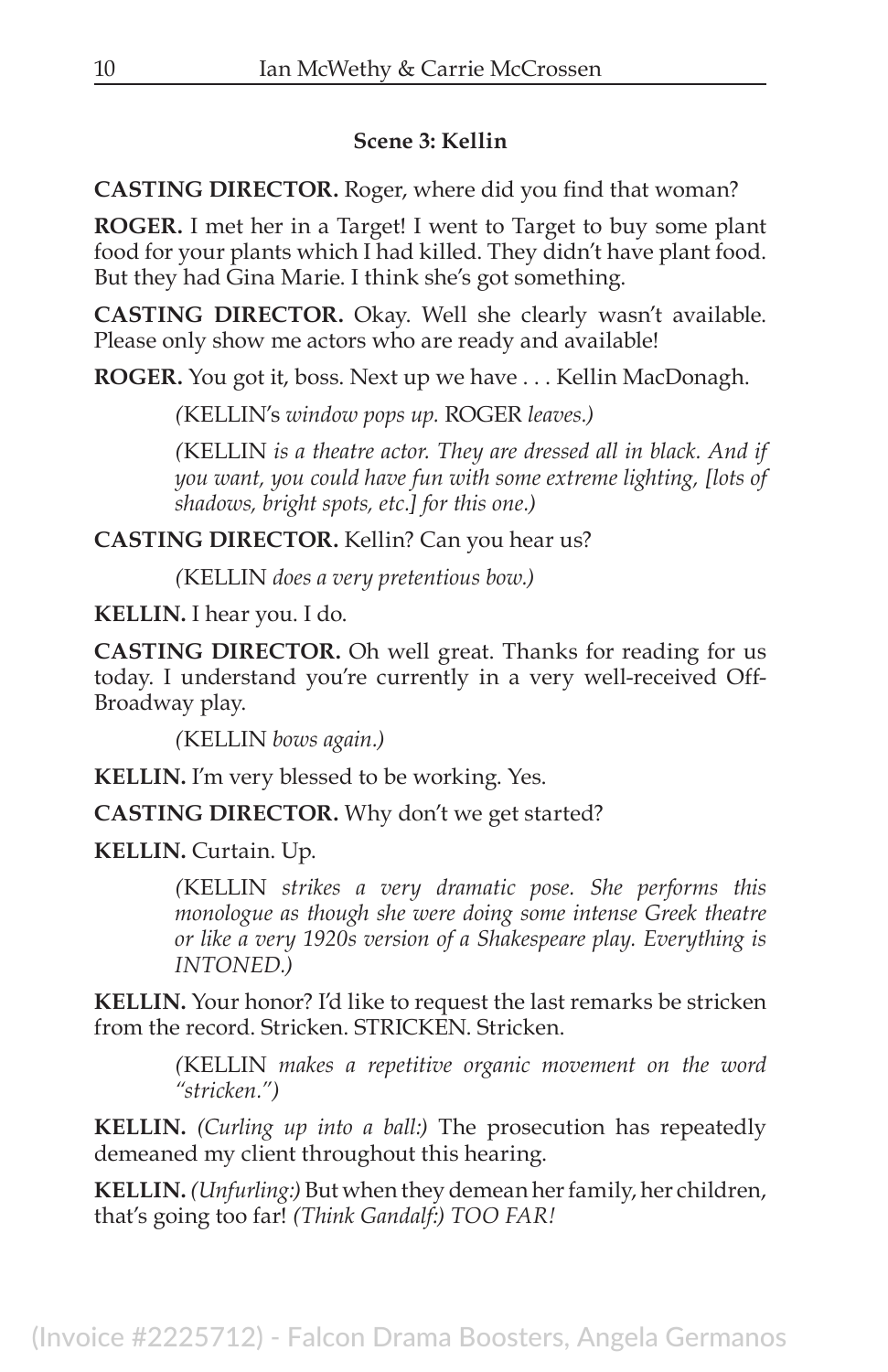**CASTING DIRECTOR.** Cool cool cool. So I'm going to stop you there. That's really great. But it's feeling a little . . . theatrical. Can you try bringing it down just a little . . . for the camera? I mean this is a very naturalistic show.

**KELLIN.** You desire something . . . smaller.

*(We can tell* KELLIN *is insulted by this and hates this idea.)*

**KELLIN.** Fine. I will do it because I need to book a job for health insurance.

**CASTING DIRECTOR.** Great! Whenever you're ready.

*(Now* KELLIN *stays in one physical position, as though their head is cemented in place, but their EYES are going CRAZY, opening really wide with each line.)*

**KELLIN.** Your honor? I'd like to request the last remarks be stricken from the record. The prosecution has repeatedly demeaned my client throughout this hearing.

**CASTING DIRECTOR.** Okay, I'm going to stop you again. You were much smaller but your eyes were still doing a lot.

**KELLIN.** I'm an actor! I make choices! Those choices are going to come out SOMEWHERE. I guess they came out of my eyes.

**CASTING DIRECTOR.** Can you try it one more time and this time just be way simpler? You don't need to move, or do anything with your eyes. You don't even need to project—

**KELLIN.** *(Again intoning:)* But my voice is my INSTRUMENT.

**CASTING DIRECTOR.** Yes and it's just too loud for film.

**KELLIN.** No. That's it. I can't. I cannot. Do you know what Gielgud said when he was asked to go smaller? He said, "Never!" Then he attacked the director with a broadsword.

#### **CASTING DIRECTOR.** He did?

**KELLIN.** Today, it would be called manslaughter. But in those days it was called *acting*. Different times. Better times. No! I'm sorry. If you can't handle the FULL ME, Kellin MacDonagh, star of stage and just stage, then I'm afraid I shan't be in your little show.

**CASTING DIRECTOR.** Okay well thanks for coming in.

**KELLIN.** The pleasure. Was yours.

*(*KELLIN's *cam disappears.)*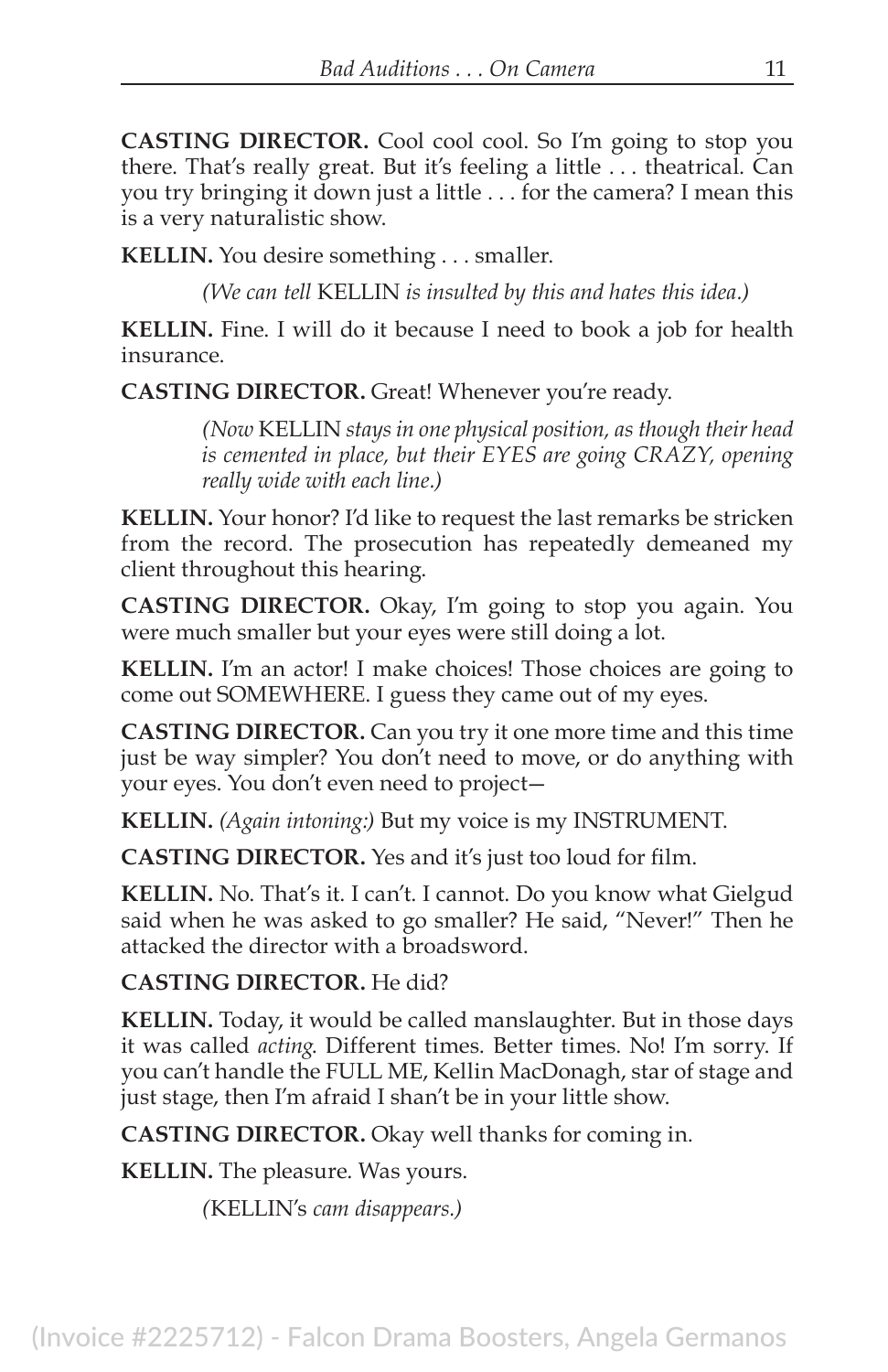#### **Scene 4: Tandy**

*(*ROGER's *window pops up.)*

**CASTING DIRECTOR.** Roger, we are losing light.

**ROGER.** What?

**CASTING DIRECTOR.** We're losing light. It's an expression? People say it on film sets to mean that they're running out of time before the sun goes down. We are running out of time.

**ROGER.** Would you like a fun background to cheer you up? Look, now you're sitting on a beach!

> *(*ROGER *has used one of this platform's fun background options so the* CASTING DIRECTOR *appears in front of a beach.)*

**CASTING DIRECTOR.** Roger stop. That looks ridiculous.

**ROGER.** My bad. Look, I'll put myself in jail to show how sorry I am.

> *(Now* ROGER *is in jail. This is less successful because the bars will not be in front of him. He can have fun with this. Let's all just have fun, ya know?)*

**CASTING DIRECTOR.** Roger, can you just bring up the next actor? Let's try to speed this along.

**ROGER.** Okay okay! This is Tandy.

*(*TANDY's *screen comes up. She is intense and very energetic.)*

**CASTING DIRECTOR.** Hello Tandy! Thank you so much for coming in on such short notice.

TANDY. Oh, my gosh. Thank you for calling me! I'm so excited to read. I really love this character and I was going back and forth about how to play it. Because it's so complex and requires a lot of . . . intense emotions. But also, you know, she's a lawyer. So if I'm doing too much, please let me know.

**CASTING DIRECTOR.** I will. But . . . for this first take, just go with your gut. Trust your instincts and have fun.

**TANDY.** Great. Awesome.

**CASTING DIRECTOR.** Whenever you're ready.

*(*TANDY *takes a moment, collects herself. Pulls out her sides. Then . . . )*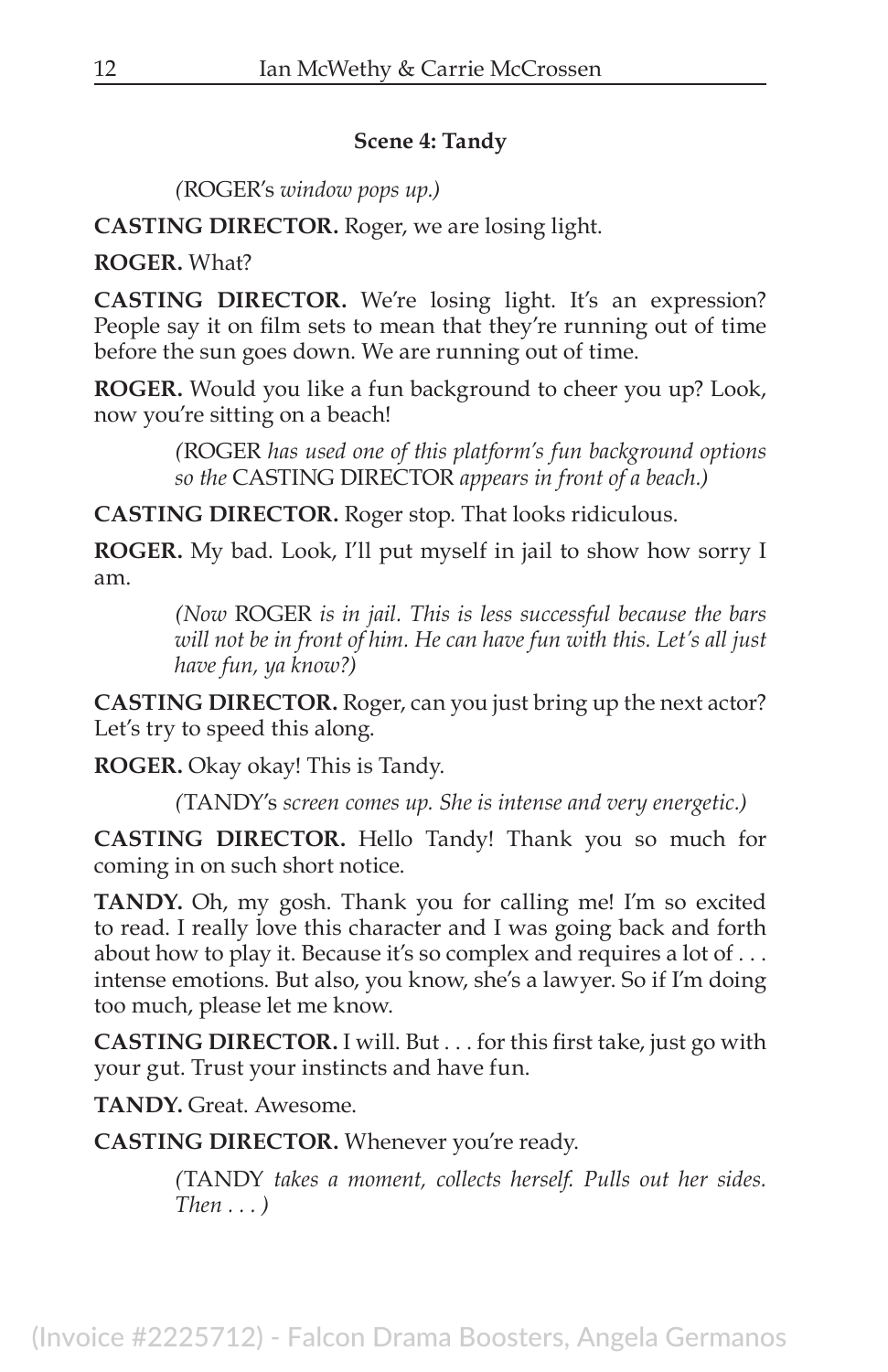*(Reads the script very closely, never once looking up at the camera. She's also very quiet, and reading the lines way too fast. It is extreme.)*

**TANDY.** *(Way too fast and mumbly:)* Your honor? I'd like to request the last remarks be stricken from the record. The prosecution has repeatedly demeaned my client throughout this hearing. But when they demean her family, her children, that's going too far! TOO FAR! I will not stand idly by as justice is corrupted. Because I CARE TOO MUCH.

*(*TANDY *finishes, looks up at the screen, happy.)*

**CASTING DIRECTOR.** Okay. Well that was a good first take. But it's coming across a little . . . quiet. And like you're just reading it off the page. Can we try it again?

**TANDY.** Um . . . no. I liked my read. I'm good.

#### **CASTING DIRECTOR.** Oh.

*(Beat.)*

**CASTING DIRECTOR.** Well, thank you for coming in.

*(*TANDY *Xs out her cam.* ROGER's *cam comes up.)*

#### **Scene 5: Jeff**

**CASTING DIRECTOR.** Roger! What was that? Did you meet her in Target too?

**ROGER.** Nooo. Tandy sent me her headshot and resume. When we were both waiting for the dentist.

**CASTING DIRECTOR.** Roger. Where are the good actors? Bring me people with credits. People who have *done* something! Not people you meet in ordinary life.

**ROGER.** Fine! This next guy is a real actor. He's also a huge fan of courtroom dramas. I think he'd be a great fit.

**CASTING DIRECTOR.** Okay, well bring up his screen.

*(*JEFF's *camera pops up.* JEFF *is a cocky, confident, bro-y actor.)*

**ROGER.** This is Jeff Porter.

JEFF. Hi guys! Jeff Porter! Here and ready to act!

**CASTING DIRECTOR.** Hi Jeff! Do you have any questions about the sides before we start?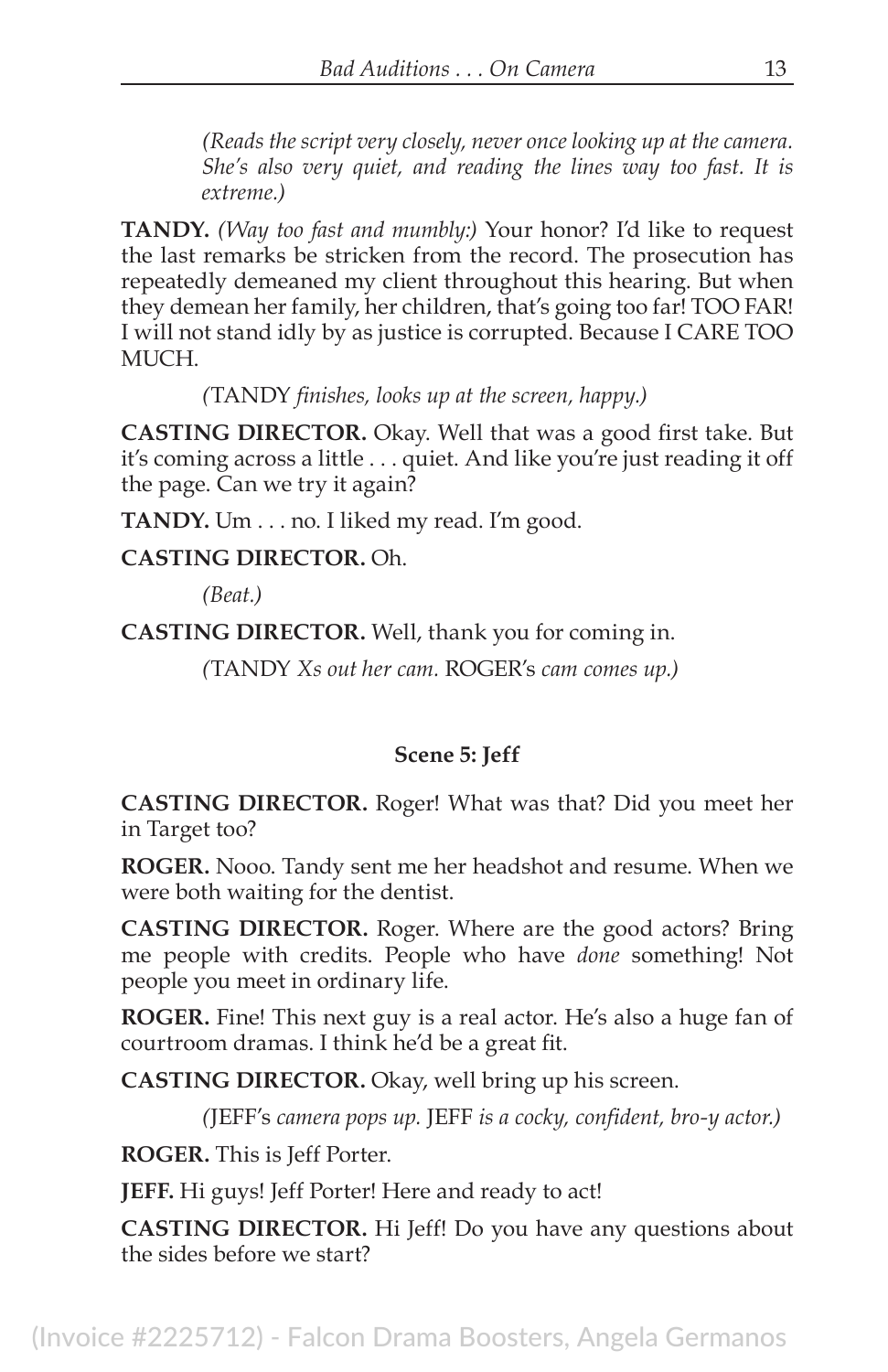**JEFF.** Nah. I got this. I know what this needs.

**CASTING DIRECTOR.** Okay. Well, whenever you're ready.

**JEFF.** Okay! Acting starting in three! Two! One!

*(Beat.* JEFF *settles down and delivers a serious performance.)*

**JEFF.** Your honor? I'd like to request the last remarks be stricken from the record. The prosecution has repeatedly demeaned my client throughout this hearing.

But when they demean her family, her children, that's going too far! TOO FAR!

*(*JEFF *looks directly into the camera.)*

**JEFF.** DUN DUN!

*(That's meant to be the* Law & Order *tone. You know, "DUN DUN!")*

**JEFF.** I can't stand here in the halls of—

#### **CASTING DIRECTOR.** Jeff?

**JEFF.** Yup?

**CASTING DIRECTOR.** What was that? You were doing great and then you turned directly to the camera and went "DONG DONG."

*(*ROGER *comes in.)*

**ROGER.** I believe he was making the *Law & Order* "DUN DUN." Sound.

*(*ROGER *leaves.)*

**JEFF.** That's right! That's the climax of the scene! Got to hit that with a "dun dun!" *L&O* style!

**CASTING DIRECTOR.** Well it's very distracting. And this isn't *Law & Order!* It's *Crime Court.*

**JEFF.** But it's the same gen—short for genre. Trademark Jeff Porter. Dude, trust me. I know what this scene needs. I watch a lot of TV and I post about it on Twitter like all the time. Tweet! Tweet! Dun! Dun! Jeff Porter!

**CASTING DIRECTOR.** Well I'd like you to do it again. And please just leave out the dun dun this time? Yes?

*(Beat.)*

**JEFF.** That's the wrong choice. But if that's what you want, I'll try and do it and not make you look bad. Because I am classy. Note to the actual director, this was not my choice! She made me do this!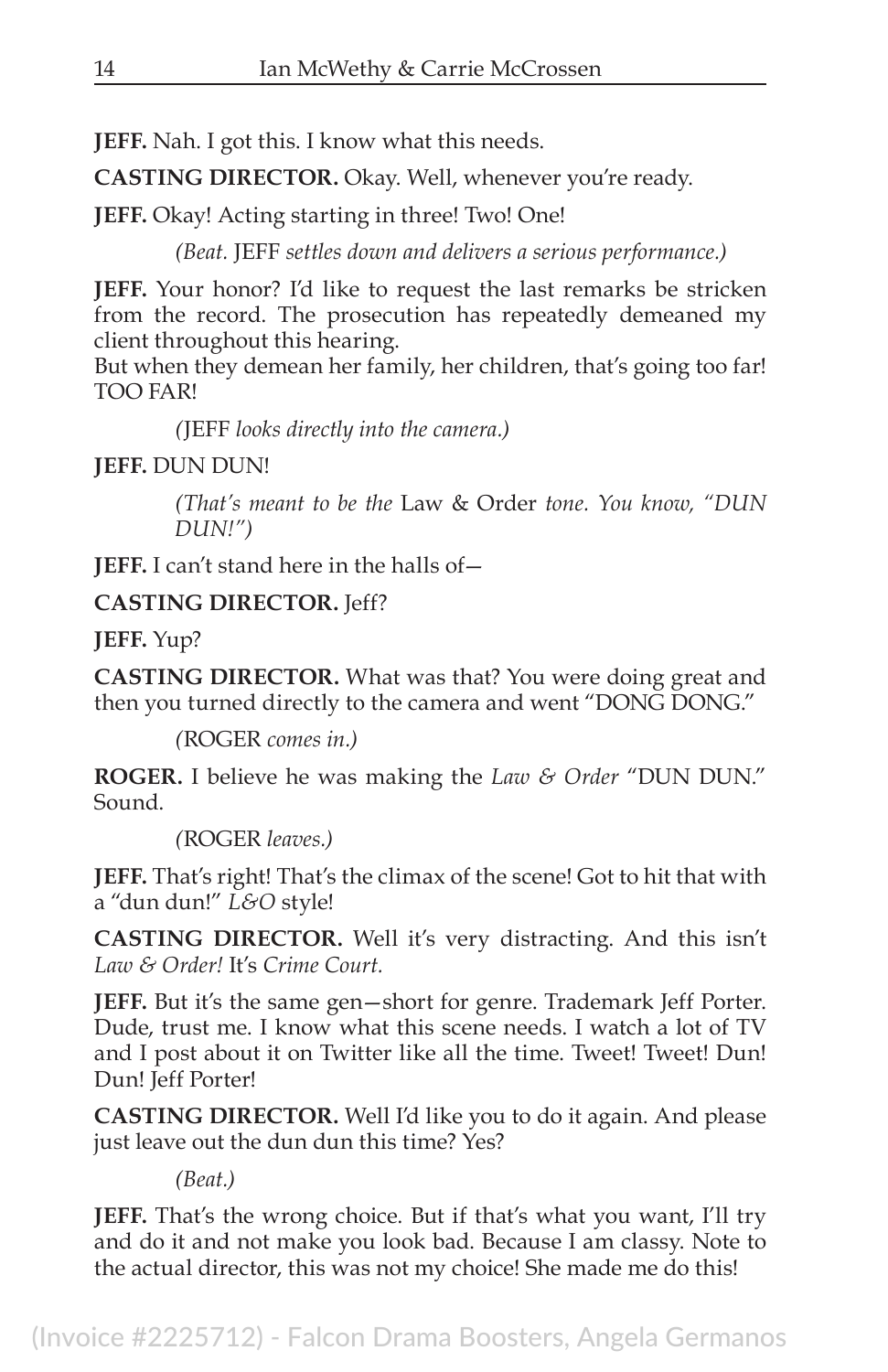**CASTING DIRECTOR.** Fantastic. When you're ready.

**JEFF.** Your honor? I'd like to request the last remarks be stricken from the record. The prosecution has repeatedly demeaned my client throughout this hearing.

But when they demean her family, her children, that's going too far! TOO FAR!

> *(Beat.* JEFF *looks to camera then makes the* Seinfeld *transition music.)*

> *(NOTE: You could make this music whatever you want. The*  Friends *theme. Or the* Office *theme. Whatever you want, it just has to be a music cue or moment from a popular TV show.)*

**JEFF.** Bow-ba-bow-bow-bow! *Seinfeld.*

**CASTING DIRECTOR.** No. Stop. Jeff, I just need you to read the lines! You don't need to do sound or camera things to amp up the drama. Just be an actor. That's your only job.

**JEFF.** No can do. Again, I watch a lot of TV and that means I know a lot about what TV should be. From the lighting, to the sound, to the music. And this moment needs a music cue!

Come on! Don't clip my wings! Jeff Porter's gotta fly baby!

**CASTING DIRECTOR.** Okay thanks for coming in, Jeff.

*(*CASTING DIRECTOR *closes the window.* ROGER *comes back.)*

#### **Scene 6: Carmen**

**CASTING DIRECTOR.** Who's next, Roger?

**ROGER.** Oooh. Up next we have Carmen. She's a very successful *influencer* and now she's getting into acting.

**CASTING DIRECTOR.** What does that mean? Does she have acting experience?

**ROGER.** Oh totally. She does livestreams all the time.

**CASTING DIRECTOR.** I'm not sure that's the same as acting experience. But whatever, we're desperate. Bring her up.

*(Window up on* CARMEN*.)*

*(*CARMEN *is in front of a vision board. She looks very comfortable in front of the camera. Because she vlogs!)*

**CARMEN.** Hey guys! What's up?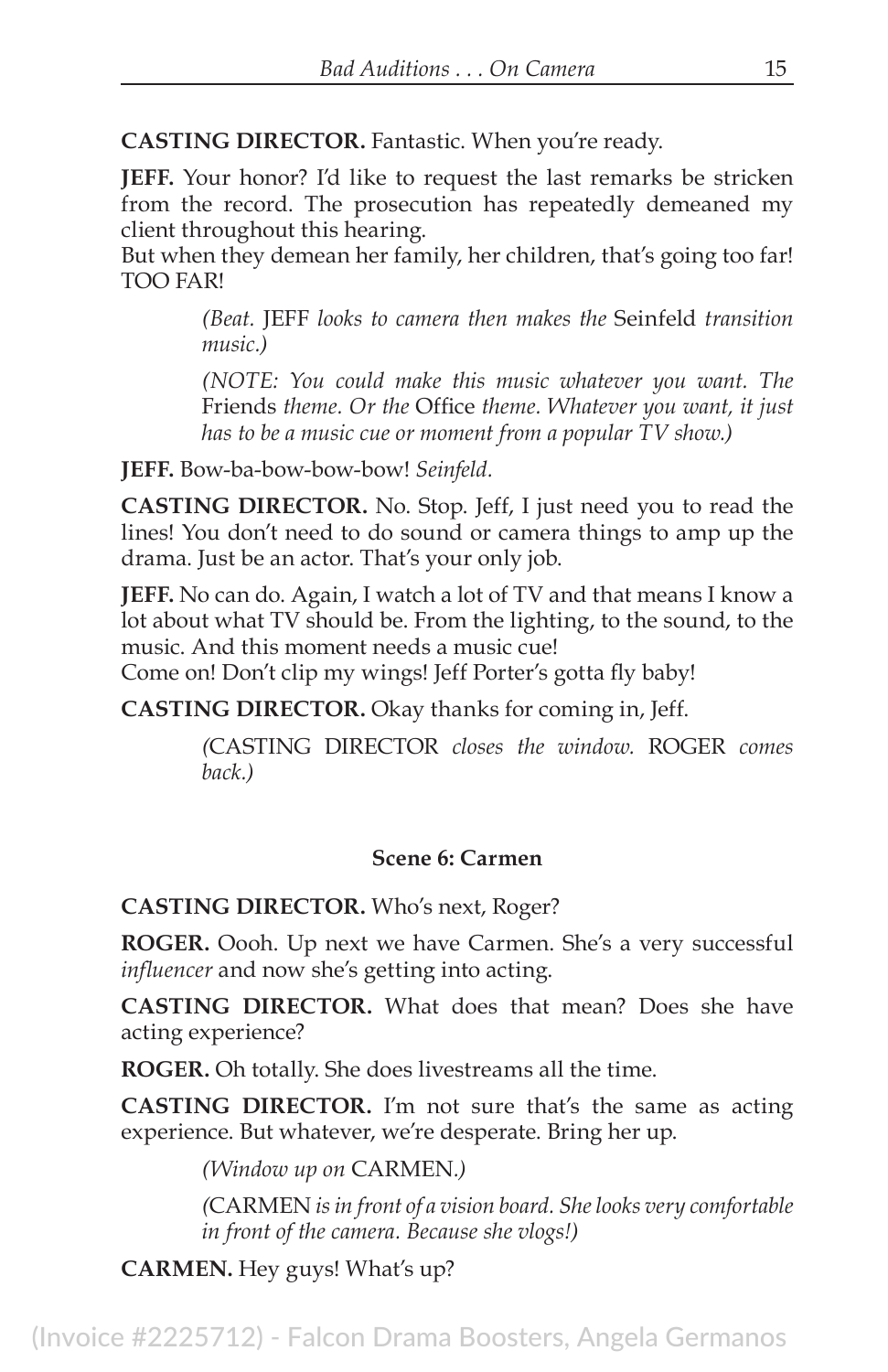**CASTING DIRECTOR.** Hi Carmen. Thanks for reading for us. Any questions about the sides?

**CARMEN.** Nope! I think I get it. Lawyer yelling at a judge. Let's do this!

**CASTING DIRECTOR.** Well, it's a little more complicated than that. But . . . fine. In your own time.

*(Beat.* CARMEN *collects herself. Then:)*

**CARMEN.** What's up, internet! Your honor! Jury! I'm a lawyer and today I'm going to be talking about striking remarks from the record. I've been trying to get remarks stricken from the record for a few weeks here. And I'm going to share some hacks and just some of the stuff I've learned along the way.

**CASTING DIRECTOR.** Carmen? I hate to stop you but, what are you doing?

**CARMEN.** Hmm? I took the sides you gave me and I just kinda put them into my own words so that it would sound natural.

**CASTING DIRECTOR.** Okay but this character isn't an influencer talking to her webcam. She's a lawyer addressing the court. So I kinda need you to do the lines as-scripted.

**CARMEN.** I don't know . . . "Carmen" doesn't really talk like that. It's not her brand.

**CASTING DIRECTOR.** Well, it's the brand of *Crime Court.*

**CARMEN.** So you want me to just . . . read this how it's written? Don't make it my own at all?

**CASTING DIRECTOR.** I mean, you can make it your own. You just need to say the words on the page.

**CARMEN.** Cool. Got it! That I can totally do!

**CASTING DIRECTOR.** Whenever you're ready.

**CARMEN.** *(Reading the lines, but still like a YouTube host:)* Your honor? I'd like to request the last remarks be stricken from the record. The prosecution has repeatedly demeaned my client throughout this hearing. Hey and if you like what you see, click to subscribe!

> *(She gestures to the upper corner of the screen for a long beat, as though viewers could really click to subscribe.)*

**CASTING DIRECTOR.** Okay. That was better. Except for the very end where you tried to get me to subscribe. Want to try it one more time with a little more gravitas? Remember this is a well-respected lawyer.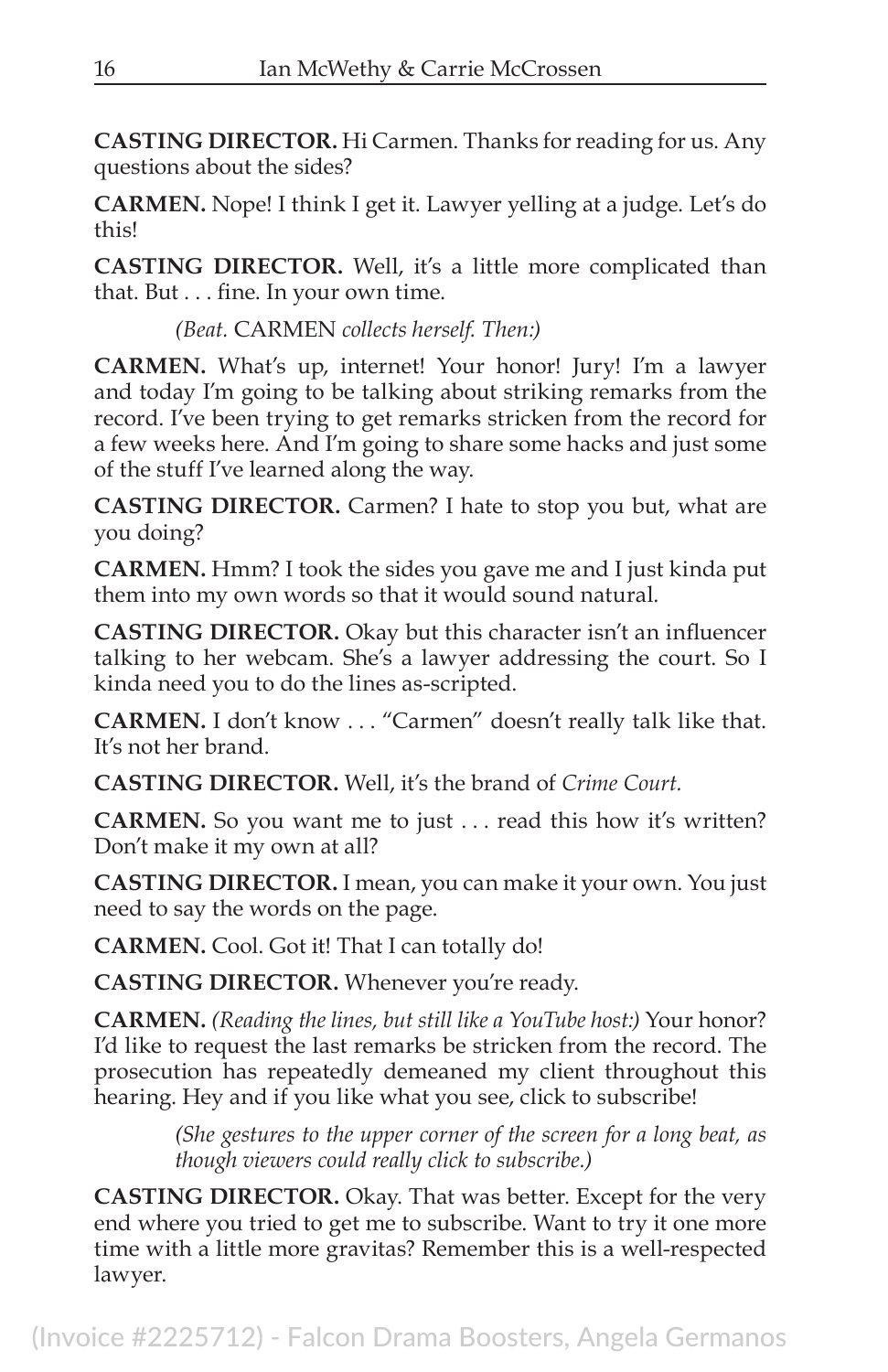**CARMEN.** Mm . . . I don't think so. I usually just do one take.

**CASTING DIRECTOR.** Well . . . sometimes in TV you have to do more than one take. Give it another try. *Crime Court* is a really great gig!

**CARMEN.** Oh, I don't need a job. I made 30k last month. I am *verified* on Insta and Twitter. I have 400 thousand followers. I was just doing this for fun. And the more I think about it, I'm not sure I have the time to do your show. I drop new vids every day. In fact, this is part of my "guide to auditioning for TV" vid.

*(She waves at the camera.)*

**CARMEN.** Guess I didn't get the job. But that's okay! Thanks for watching, Carmen nation! Sparkles!

*(She Xs out her screen.)*

**CASTING DIRECTOR.** Okay and . . . she's gone. Great.

*(End.)*

#### **Scene 7: Greg**

**CASTING DIRECTOR.** Dear god. I think you're trying to kill me, Roger. You are trying to raise my blood pressure SO HIGH that my heart explodes.

**ROGER.** So would now be a bad time to tell you, you just got an email from NBC? And that the email said they're going to fire you if you can't find a replacement for Doug? Also I have access to your email and I read it sometimes?

**CASTING DIRECTOR.** ROGER! FIRED!? No! I can't get fired! This is my livelihood. If I lose this job, I'll have to move back to Arizona and, and . . . work for my mother. And I can't do it again! She's a wonderful mother but she is a *cruel* boss.

**ROGER.** Whoa. That's depressing. I always make sure I have at least two jobs. Gotta diversify.

**CASTING DIRECTOR.** Please, Roger. Let's not get fired. Bring me some decent actors! The world is crawling with DESPERATE, DECENT ACTORS!

**ROGER.** I'm sorry! I'm trying! Look, the next one is based in LA and has a lot of heat right now. He just got cast in a commercial for chewing gum. I mean you can't see his whole face in it, just his mouth. But still!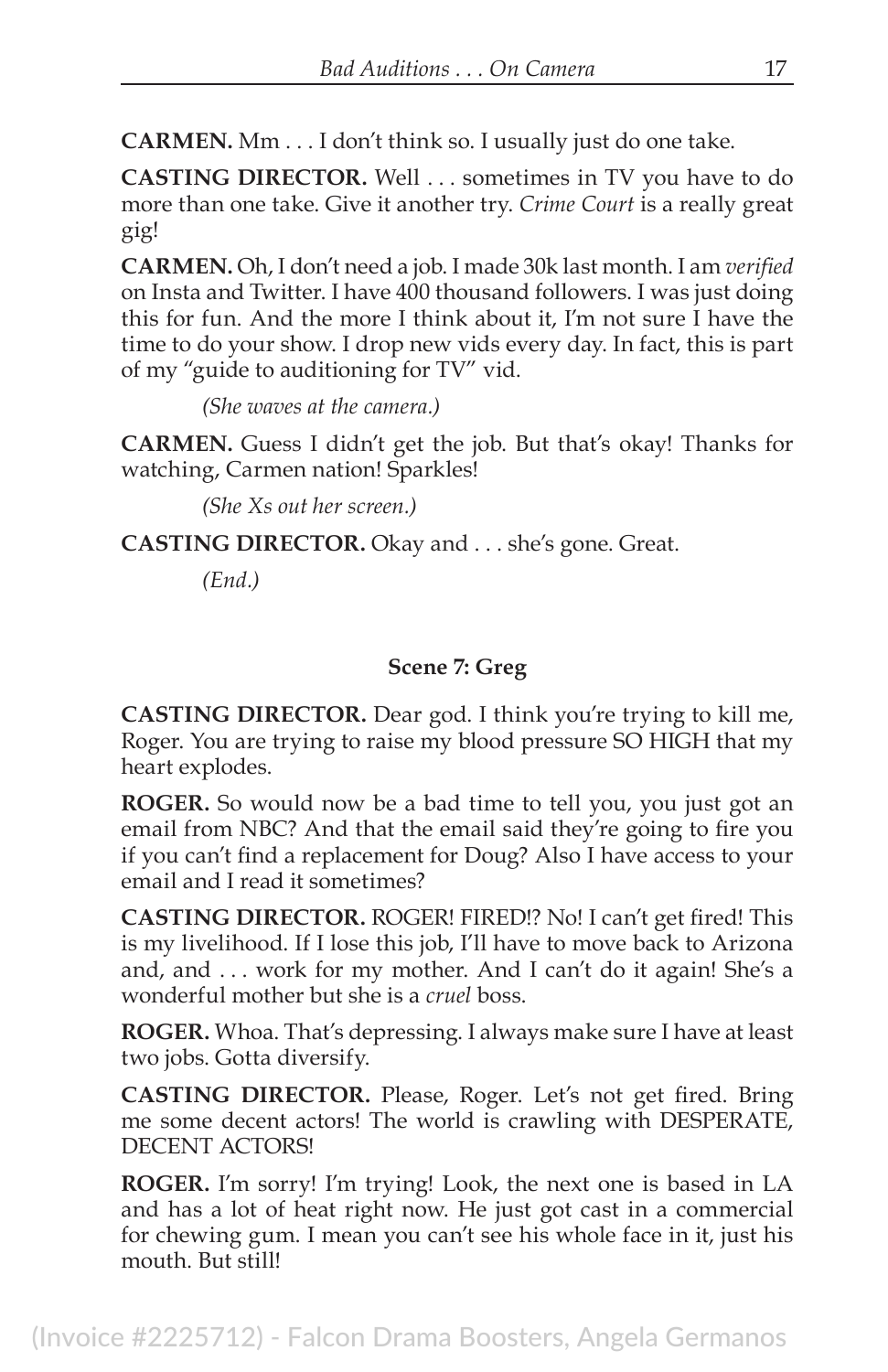**CASTING DIRECTOR.** Great. The man with the golden gums. Let's see him.

> *(*GREG's *cam pops up.* GREG, *an earnest young ingenue type, addresses the camera directly. But we only see his chin and chest.)*

**GREG.** Hi! I just want to say it's a real honor to be auditioning for you. I am a big fan of all the shows you cast so this is, just, HUGE for me. Thank you for the opportunity.

**CASTING DIRECTOR.** Of course, happy to be meeting you. But Greg, we can't really see your face there.

```
(GREG stops.)
```
**GREG.** Oh my word! Look at this. Haha. I'm so sorry. I got the frame all wrong.

*(He moves in his seat so that the camera lines up with his face.)*

**CASTING DIRECTOR.** That's much better. Do you want to try the scene?

**GREG.** Absolutely.

*(*GREG *takes a minute, collects himself. Then turns to begin the scene, and somehow is seated so you only see his arm.)*

**GREG.** Your honor? I'd like to request the last remarks be stricken from the record. The prosecution has repeatedly demeaned my client throughout this hearing.

**CASTING DIRECTOR.** Greg? Sorry I have to stop you.

**GREG.** Oh totally. What's up?

**CASTING DIRECTOR.** It *sounds* like you're doing a great job. But I can't actually see your face, Greg. Can you position the camera in a better spot?

*(*GREG *looks at his monitor.)* 

**GREG.** Oh jeez! What a dummy! I see what I did there, I'm so sorry. Yes. Here.

*(He adjusts the screen again.)*

**CASTING DIRECTOR.** That's good. Now you're in frame. Want to go again?

**GREG.** Yes! Absolutely. Thank you!

*(Beat.)*

*(*GREG *begins in frame but during the following speech he slowly migrates out of frame until we can't see him anymore).*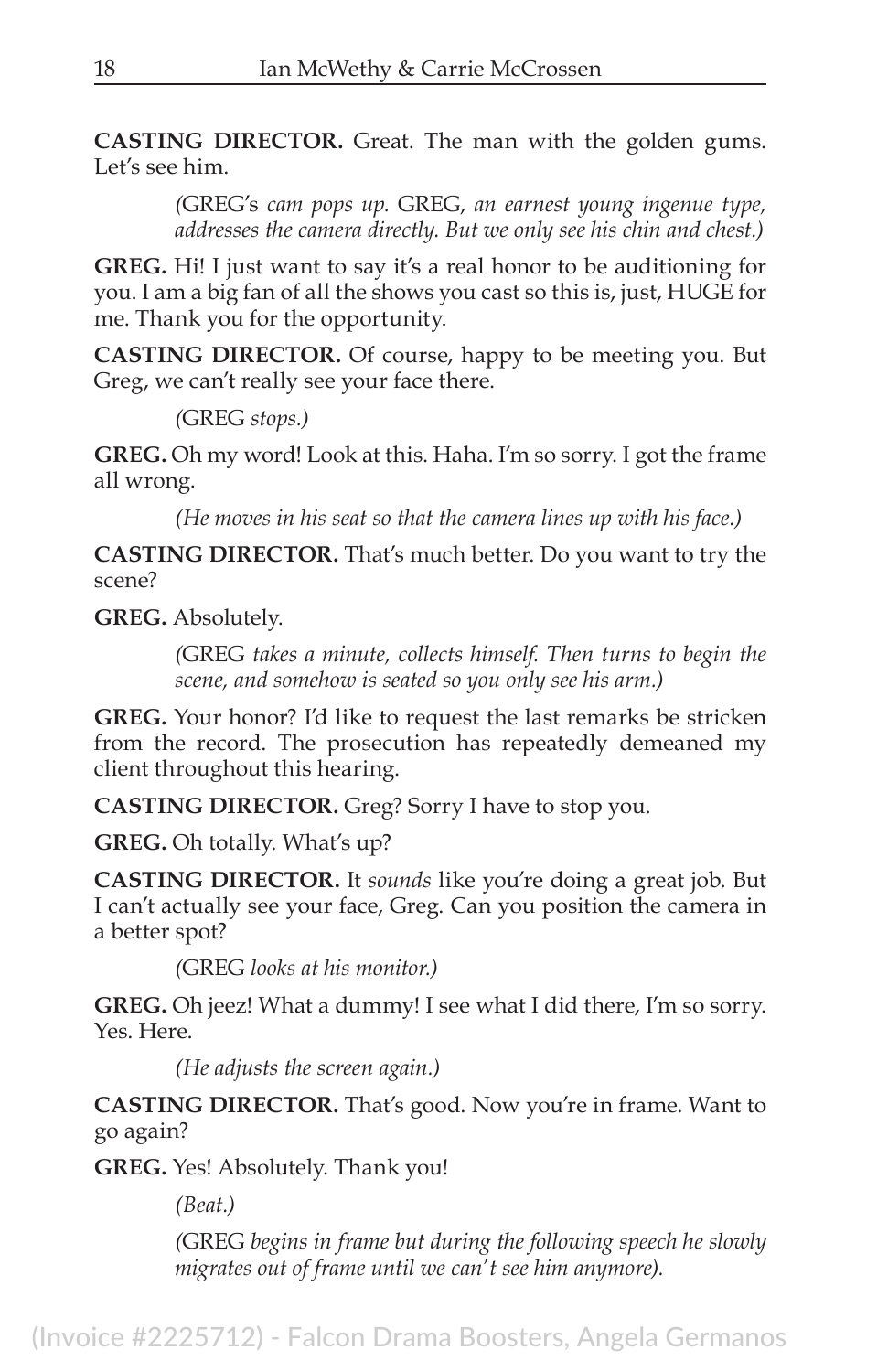**GREG.** Your honor? I'd like to request the last remarks be stricken from the record. The prosecution has repeatedly demeaned my client throughout this hearing. But when they demean her family, her children, that's going too far! TOO FAR! I will not stand idly by—

**CASTING DIRECTOR.** AND YOU'RE OUT.

**GREG.** What? How do I keep doing that? I'm so sorry! I'm just going to stay put. I'm not going to let myself move at all. I'm going to stare at this X on the screen.

> *(*GREG *focuses intently directly at the camera. He delivers the next speech directly to the camera.)*

**GREG.** Your honor? I'd like to request the last remarks be stricken from the record.

*(He's doing better. But getting closer to the camera.)*

**GREG.** The prosecution has repeatedly demeaned my client throughout this hearing.

*(He's really feeling it, but now too close.)*

**GREG.** But when they demean her family, her children, that's going too far! TOO FAR!

*(He really goes for it! But now he's so close we're in his tonsils.)*

**GREG.** This is a circus and I will not stand idly by as justice is corrupted.

#### **CASTING DIRECTOR.** GREG! GREG?

**GREG.** UH? Yes?

*(He stays in the same frame, a super zoom on his mouth.)*

**CASTING DIRECTOR.** That was really great I think we've seen enough. Thank you.

**GREG.** Oh great! Thank you!

**CASTING DIRECTOR.** And you have kale in your teeth.

*(*CASTING DIRECTOR *Xs out the frame.)*

#### **Scene 8: Wendy**

*(*CASTING DIRECTOR *takes a long, labored breath.)* **CASTING DIRECTOR.** Okay. Who's next?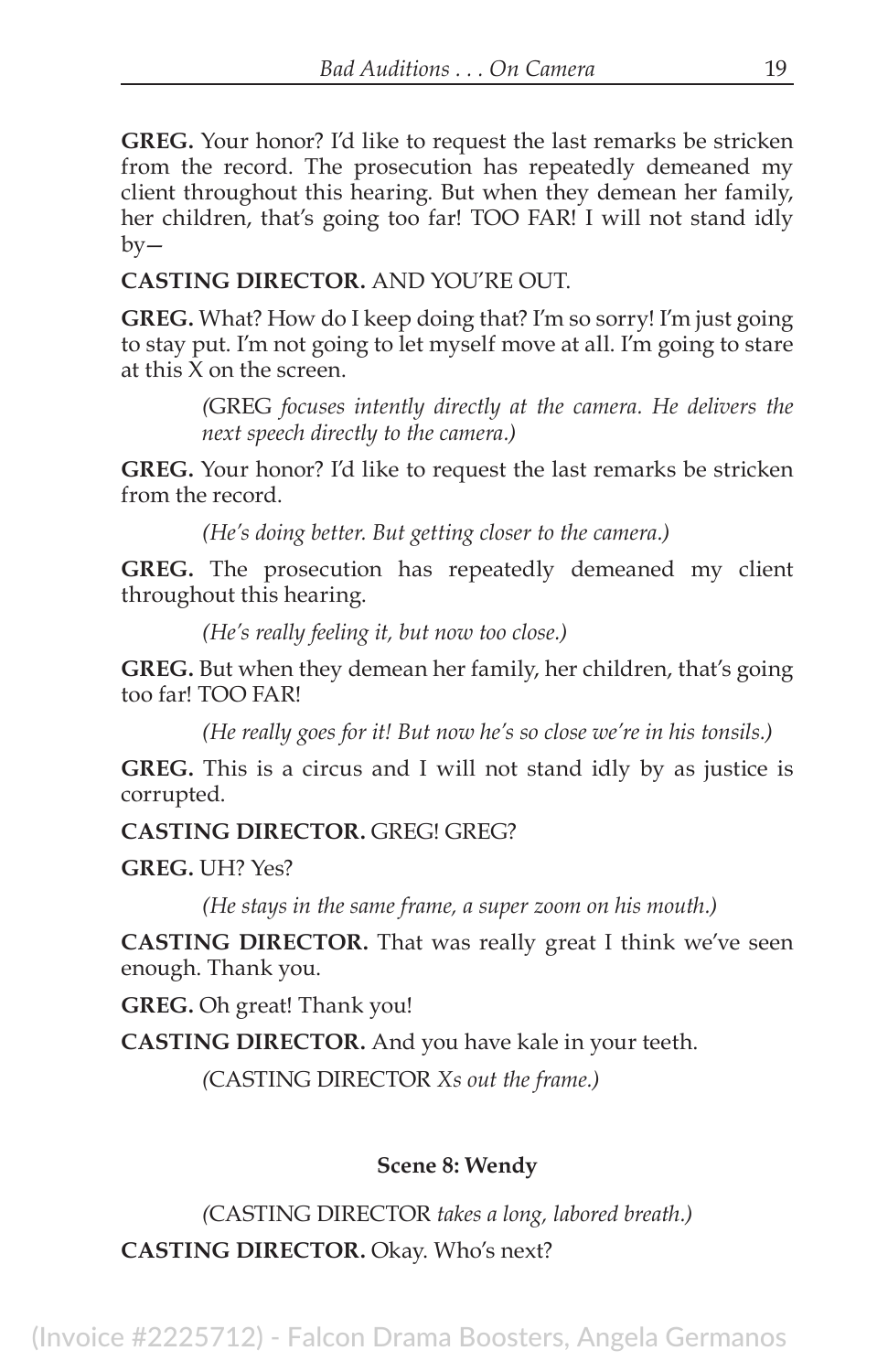**ROGER.** We have Wendy Spellane from New York.

**CASTING DIRECTOR.** Great. Send her. What fresh hell do you have in store for me, Wendy?

*(Window down on* ROGER*. Window up on* WENDY*.)*

**WENDY.** Hello, is this . . . oh hi!

**CASTING DIRECTOR.** Wendy, its so nice of you to audition for us. And on such short notice.

**WENDY.** Well, I really feel a connection to this part. Honestly, this is some of the best writing I've seen in a long time.

**CASTING DIRECTOR.** Well, whenever you're ready.

*(*WENDY *takes a moment. Flutters her lips. Then looks to the camera.)*

**WENDY.** Athlete's foot has always been a problem for me. Going to bed at night, it felt like my feet were on fire. Then I discovered, Moorixa. For feet. Moorixa was a heart medication that several doctors took by accident, then discovered it cured their athlete's foot. Moorixa, for feet, hasn't yet been approved by the FDA, but take it from me, and several doctors who got drunk at a convention and accidentally took Moorixa, it works. Just listen to these testimonials!

*(*WENDY *waits. Then looks to the camera.)*

**WENDY.** How was that?

**CASTING DIRECTOR.** Uh, good.

**WENDY.** Wonderful. Should I go straight to the side effects? Because there are a lot.

**CASTING DIRECTOR.** No. Um, this is an audition for *Crime Court.* You know, the hit network TV show?

**WENDY.** Oh my god. Really? I'm sorry! I guess I got the wrong sides! Haha.

**CASTING DIRECTOR.** Haha. It can happen to anyone. But hey that was a great read! If you're still game, we'd love to hear you read the actual sides.

**WENDY.** Um . . . that's okay. I don't really do TV. I'm a commercial actor.

**CASTING DIRECTOR.** Exclusively? You don't do anything else?

**WENDY.** Sorry. I just believe in commercials. And I'm not ready to sell out yet.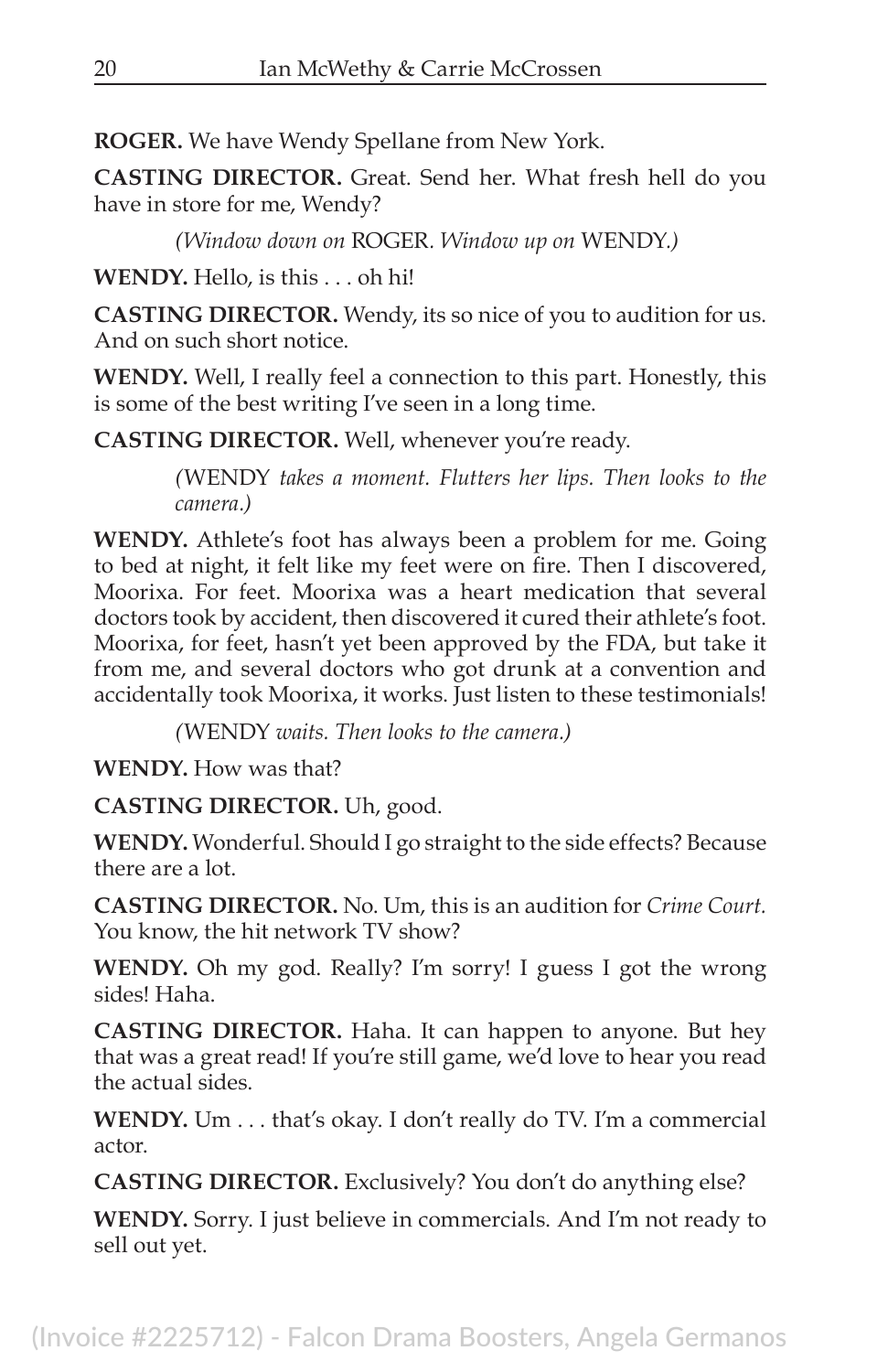**CASTING DIRECTOR.** Okay. Well, I wouldn't want you to be a part of something you don't believe in. Like Moorixa—for feet. Good luck!

*(*CASTING DIRECTOR *closes* WENDY's *window.)*

#### **Scene 9: Phyllis**

#### **CASTING DIRECTOR.** Roger!

*(Window up on* ROGER*.)*

**ROGER.** Hey! How was Wendy!? She was super nice on the phone.

**CASTING DIRECTOR.** Roger, I know you're also an assistant for that commercial casting agency.

**ROGER.** Yes. I am! I thought it would be a conflict of interest but it turns out to be two paychecks with no downside. Two jobs! Pow, pow, pow!

**CASTING DIRECTOR.** Did you by any chance . . . send me a commercial actor by mistake? 'Cause Wendy came in with sides for a commercial. Not for *Crime Court.*

**ROGER.** Hm . . . no. I'm pretty sure that's her fault. My organizational skills have been called "Lebron-esque." So.

**CASTING DIRECTOR.** Uh-huh. Can you just double check?

*(*ROGER *rolls his eyes. Looks at his screen).*

**ROGER.** Fine. Look. I have two completely different folders for TV and commercial casting. And Wendy is definitely in . . .

*(He looks. Clicks. Clicks.)*

**ROGER.** Hm. Yeah . . . this was . . . my fault. God this is a mess.

**CASTING DIRECTOR.** Roger!

**ROGER.** Sorry! But don't worry, I have the next actor ready and she's really great! She's a total perfectionist, wants to turn in the best read possible.

**CASTING DIRECTOR.** Well I've already seen the worst read possible. Six of them. So let's see how she does. Phyllis?

*(*PHYLLIS's *cam is up. She's a serious actor.)*

**PHYLLIS.** Hey! Are you ready for me?

**CASTING DIRECTOR.** We're ready. We're standing by!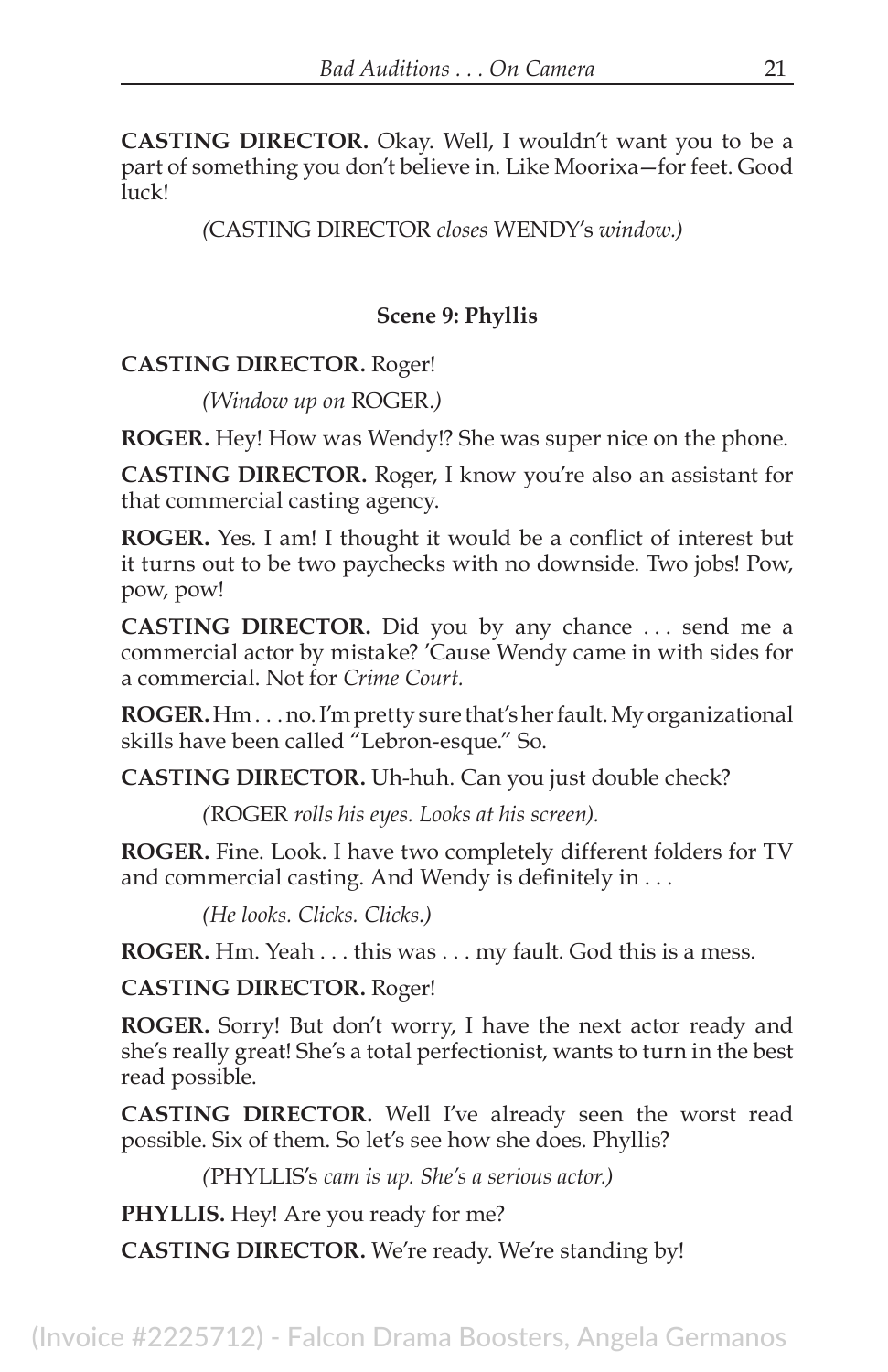**PHYLLIS.** Great.

*(*PHYLLIS *takes a very long breath.)*

**PHYLLIS.** Your honor? I'd like to request the last remarks be stricken from the record. The prosecution has repeatedly demeaned my client throughout this hearing— I'm sorry. Can I take that back?

**CASTING DIRECTOR.** Oh I wish you hadn't stopped! Phyllis, that was really great.

**PHYLLIS.** No. It was garbage. It physically hurt my ears but . . . I can do it better. Just give me a minute. I'll do it again.

**CASTING DIRECTOR.** Okay. Why don't you just take a breath, calm down and . . . be kind to yourself? You're doing great!

*(*PHYLLIS *takes a beat. Shakes off the nerves.)*

**PHYLLIS.** Your honor? I'd like to request the last remarks be stricken from the record. I would also like to request that this last take be ERASED because it was SO VERY BAD. Phyllis, you talentless hack! You're embarrassing yourself!

**CASTING DIRECTOR.** No! Phyllis! Why did you stop? It was good! You're good!

**PHYLLIS.** No, I'm an excellent judge of my own acting. I can always tell how well I do. Whether it's "passable" or "the-worst-acting-ever-I-should-crawl-into-a-hole." And that was objectively the latter. I'm— I'm going to the sewer! I should have done this years ago! I'm going!

**CASTING DIRECTOR.** No. Please, Phyllis! Don't go in the sewer! Just . . . take a breath. Calm down. I'm telling you, you're doing really well. Just take it again and don't be so hard on yourself.

*(*PHYLLIS *nods. Takes a deep breath.)*

**PHYLLIS.** Okay. Sorry. I'll give it one more try. Okay. Deep breath. In. Out. Here we go.

> *(After a few more deep breaths,* PHYLLIS *settles in. Then looks to the camera.)*

**PHYLLIS.** Your honor— THAT SUCKED! Phyllis! You wretched failure! This is what you get for only practicing your sides 22 times and not 23 times like you normally do! I'm going to the sewer!

**CASTING DIRECTOR.** No! Phyllis! Please!

**PHYLLIS.** I'M GOING TO THE SEWER! I'M GOING!

*(*PHYLLIS's *feed goes dark. )*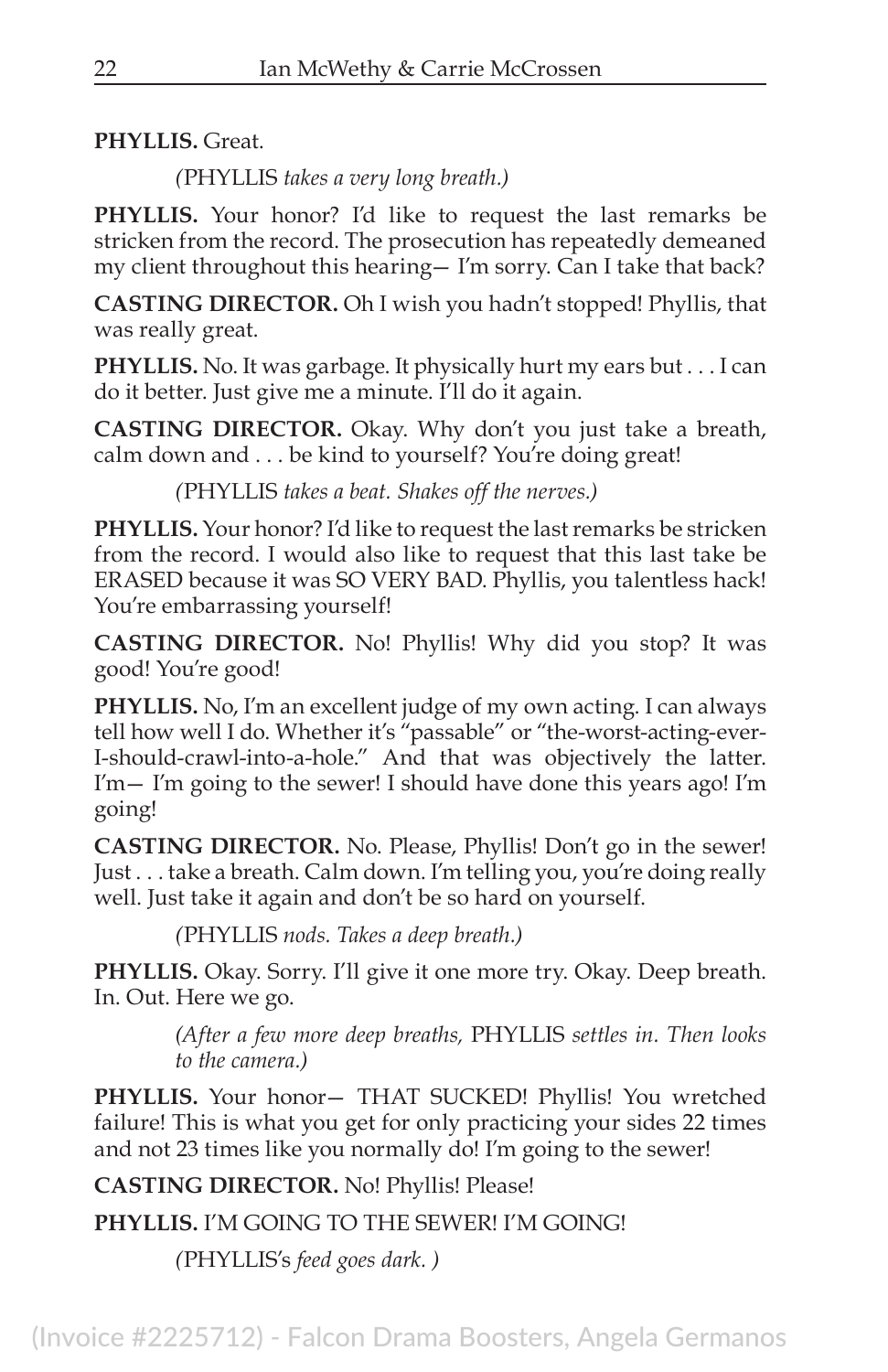**CASTING DIRECTOR.** And . . . I guess she's gone. To the sewer. Roger? Are you seeing this? She's gone?

*(End.)*

#### **Scene 10: Rory**

**ROGER.** Yes! I saw. And up next we have Rory. From LA.

*(Window up on* RORY's *cam.* RORY *is not in frame. It's just her empty room. We hear her rustling around, getting set up.)*

**RORY.** *(O.C.)* Just a second! I'm just getting set up!

**CASTING DIRECTOR.** All good! Just let us know when you're ready.

**RORY.** *(O.C.)* Ready!

*(*RORY *enters the frame wearing a full chicken suit. Or a clown costume, or really any intense costume/makeup lewk you can pull together. It should seem like a LOT.)*

*(Despite the strange and very unnecessary costume,* RORY *gives a solid, serious read.)*

**RORY.** "Your honor? I'd like to request the last remarks be stricken from the record. The prosecution has repeatedly demeaned my client throughout this hearing. But when they demean her family, her children, that's going too far! TOO FAR! This is a circus and I *(stifles tears:)* will not stand idly by as justice is corrupted. I CARE TOO MUCH.

*(Beat.)*

**CASTING DIRECTOR.** Wow. That was a really great read.

**RORY.** Thanks!

**CASTING DIRECTOR.** And I bet there's a funny story behind the costume!

**RORY.** What costume?

*(Beat.)*

**RORY.** What costume?

**CASTING DIRECTOR.** *(Covering:)* Oh I was talking to my assistant, Roger, about the costumes for this character. I think he had a, uh, funny story about it. Roger?

**ROGER.** I don't know what you're talking about. I never said that.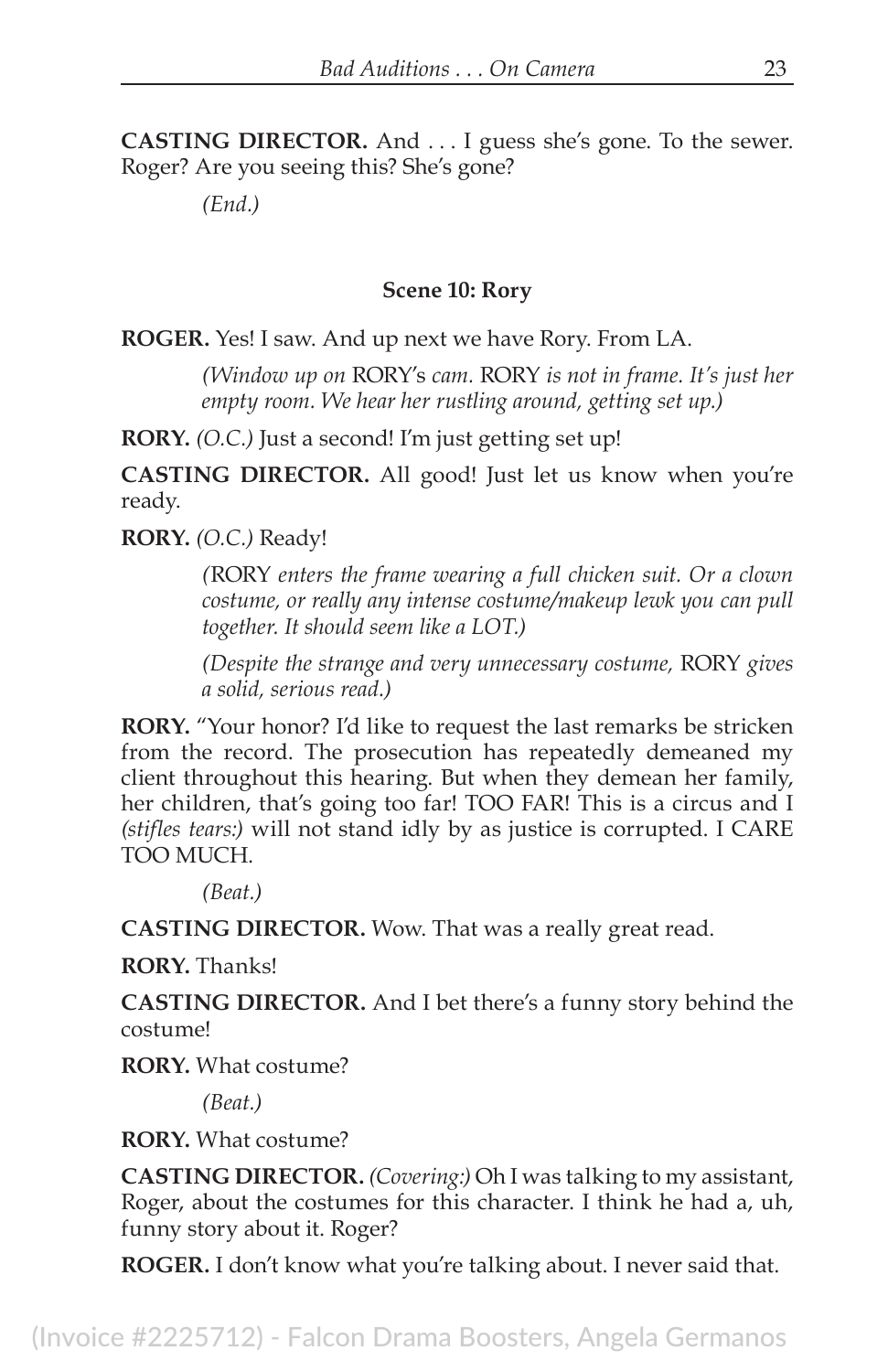**CASTING DIRECTOR.** Okay well thank you so much for reading for us, Rory, we'll be in touch.

**ROGER.** Bye, Rory!

*(Beat.)*

**CASTING DIRECTOR.** God! That was so awkward! When I said the thing about her costume. So WEIRD right? Who wears a *[whatever the costume is]* costume all the time, like as their clothes?

**RORY.** I do.

**CASTING DIRECTOR.** AH! You're still here! Roger, I thought you ended the call.

**ROGER.** Oops sorry.

*(*ROGER *Xs out* RORY's *feed.)*

**CASTING DIRECTOR.** Roger! You said, "Bye Rory!" I thought you had ended her feed!

**ROGER.** Oopsie doops! That was kinda funny though, huh? You thought she was gone so you started talking about her. But then she heard you. And now her feelings are probably hurt. Haha. Good times.

#### **Scene 11: Tom**

*(The* CASTING DIRECTOR *takes a long sip of something.)*

**CASTING DIRECTOR.** Okay. Okay. If I have to work for my mom again, I'm just going to tell her flat out: Mom, you have to respect me. No more forced overtime. No making me wear that romper. Just because I've been fired in disgrace doesn't mean I'm a failure. And stop trying to set me up with George!

**ROGER.** You're not going to lose this job. You're not going out with George again. We'll find someone. Do a couple "pow-pow-pows" to cheer yourself up.

#### **CASTING DIRECTOR.** No.

**ROGER.** Do it! They work!

*(Beat.)*

**CASTING DIRECTOR.** Pow. Pow. Pow.

**ROGER.** Okay . . . so now that you're feeling better, I've got some not *great* news. We were supposed to see Augustus Finelli next . . .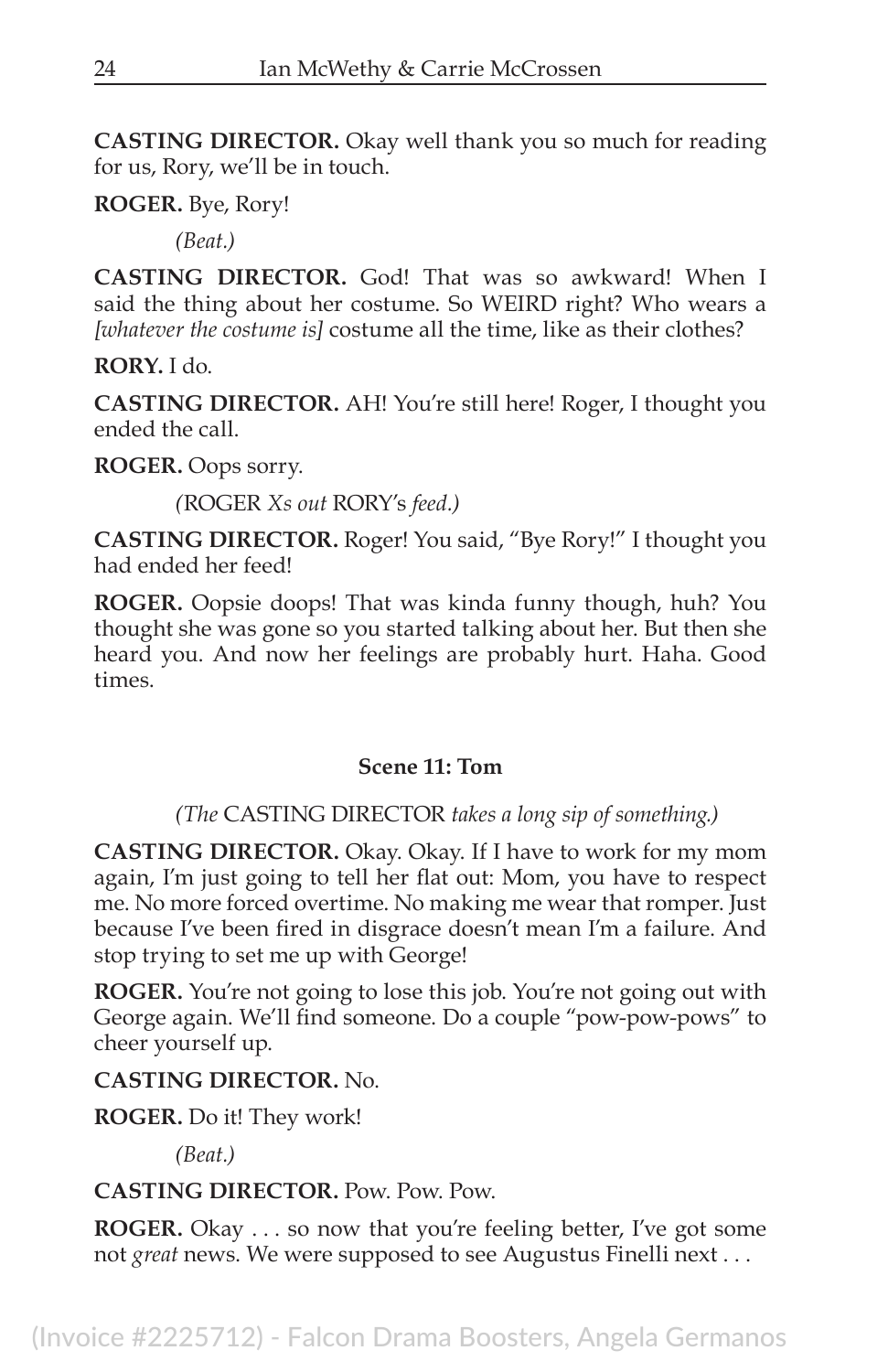**CASTING DIRECTOR.** Oh! I love Augustus! He is such a good actor. I haven't seen that Sundance movie he was in, but everyone is raving about it!

**ROGER.** Right. But then he cancelled. Because he's getting really famous from that movie and . . . doesn't have time.

**CASTING DIRECTOR.** Damn it! Well he's overrated anyway. I was just saying that to be nice.

**ROGER.** Anyway, since we have a slot free, I did find an actor who's willing to audition. Tom Buckman. He's 55 and has a lot of experience in community theatre. Also . . . he is my dad.

**CASTING DIRECTOR.** Roger.

**ROGER.** Look. I know I've pitched my dad before and I know you always say no because "he's not a real actor and I'm biased." But we don't have anyone else to see for the next five minutes so . . . what's the harm?

*(Beat.)*

**CASTING DIRECTOR.** Fine. Let's see him.

**ROGER.** Great! He's really excited and he spent all day memorizing his lines and . . . I think you'll be surprised. I'll get him.

*(Window down on* ROGER*.)*

*(Window up on* TOM BUCKMAN, *your friendly, middle-aged doof. He always sounds like he's talking into a drive-through . . . too loud.)*

*(Feel free to overlap parts of this scene, to make it feel like* TOM *can't hear the* CASTING DIRECTOR*.)*

**TOM BUCKMAN.** Hello! Is this thing on? I've been sitting here for 20 minutes. Roger? Hello!

**CASTING DIRECTOR.** Hi! Mr. Buckman!

**TOM BUCKMAN.** Oh. Wait! There's a lady on the screen. *(Shouting to another room:)* Karen, I think it's working! There's a lady on the screen! Karen! *(Back to the screen:)* I don't know where your mother is. I've been shouting all day, she doesn't respond.

**CASTING DIRECTOR.** Mr. Buckman? I'm the casting director for—

**TOM BUCKMAN.** Hello! Lady, your lips are moving but there's nothing coming out.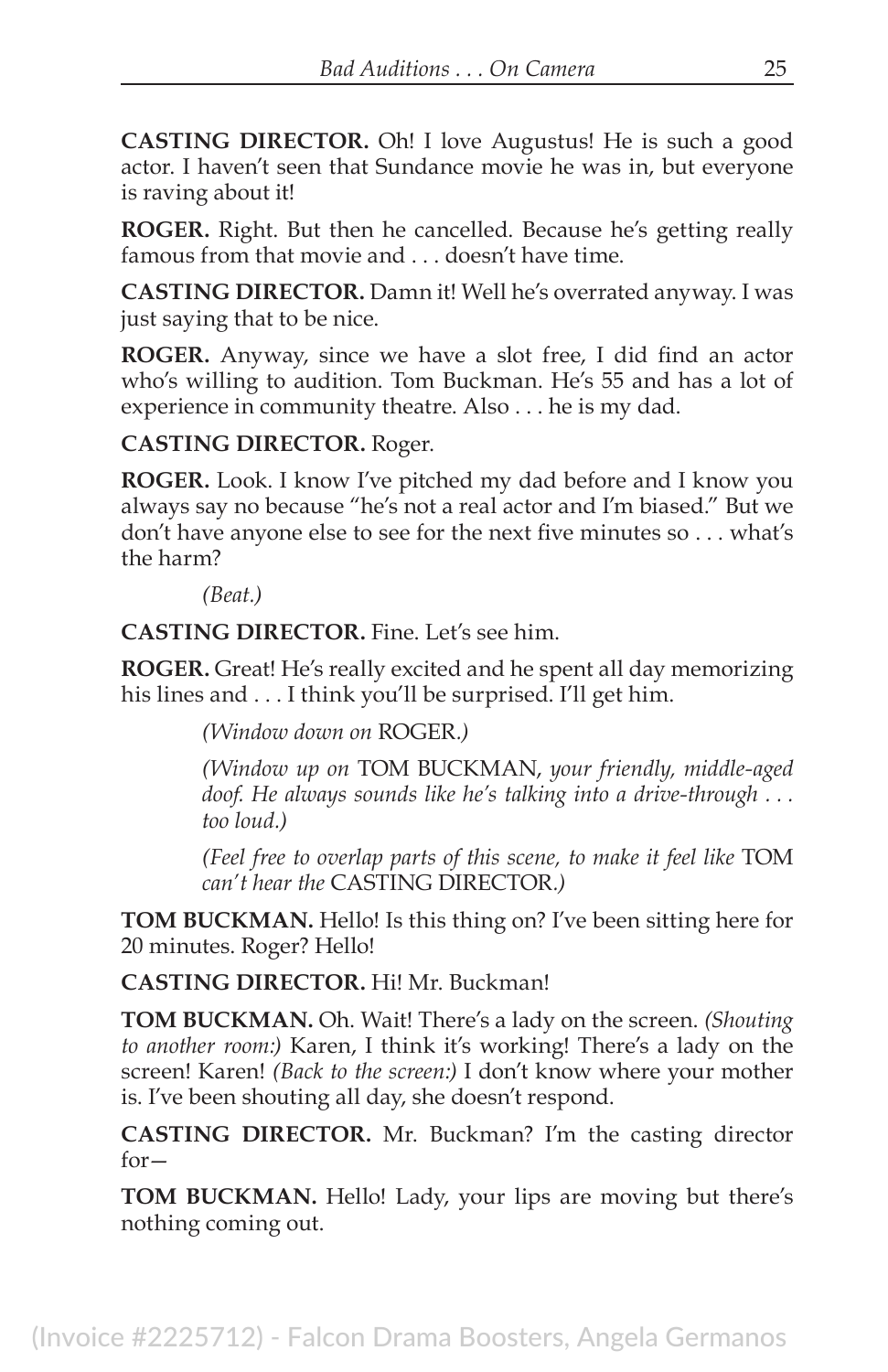| <b>CASTING DIRECTOR.</b> | <b>TOM BUCKMAN.</b>                       |
|--------------------------|-------------------------------------------|
| Mr. Buckman. Can you     | Hello! Lady! Why isn't this working?      |
| not hear me?             | This is worse than that stupid firestick  |
|                          | Roger got me for TV. I just want to watch |
|                          | CSI! Why do they make it so hard?         |

**CASTING DIRECTOR.** Okay! Tom. I think you've muted me. Can you unmute me?

**TOM BUCKMAN.** I can't hear you! Hello! *(Taps the screen.)* I think maybe your computer is broken. Is this a touchscreen? Karen! Is my computer like my phone? I can't remember!

**CASTING DIRECTOR.** Okay! Tom! Just hold on! I'm going to get something!

*(*CASTING DIRECTOR *makes a big gesture for* TOM *to cool it. )*

**TOM BUCKMAN.** Oh! Wait. She's leaving. Great. This is quite a fiasco. You know, they never make you do this at the Roxsman Summer Community Theater. You just come in, sing five bars of "Happy Birthday," and then they cast you in *Arsenic and Old Lace.* Never once have I had to use a laptop!

> *(*CASTING DIRECTOR *comes back. She's written on a white piece of paper: "You've muted your computer. Click the microphone at the top of your screen.")*

**TOM BUCKMAN.** Oh! Wait. She's back. She's writing. She's communicating by writing now! Okay. Here we go. She says "You've muted yourself. Click the microphone . . . at the top corner." Okay. Where's that microphone. Aha.

*(*TOM *clicks.)*

*(His background changes to a picture of a dog.)*

**TOM BUCKMAN.** Birdie! What are you doing there?! Honey, the dog's on the screen! Whoa, look at that. It looks like she's eating me. Who's a hungry girl?

**CASTING DIRECTOR.** Okay. Mr. Buckman. If you can just—

**TOM BUCKMAN.** Wow. That was fun. Hey casting lady! If you can hear me, I'm going to try something. Sit tight. We use our neighbor's wi-fi and sometimes the signal's bad. That is most likely the issue. Let me just find a corner . . . with a good signal . . .

*(*TOM *picks up his computer. Stands on a chair.)*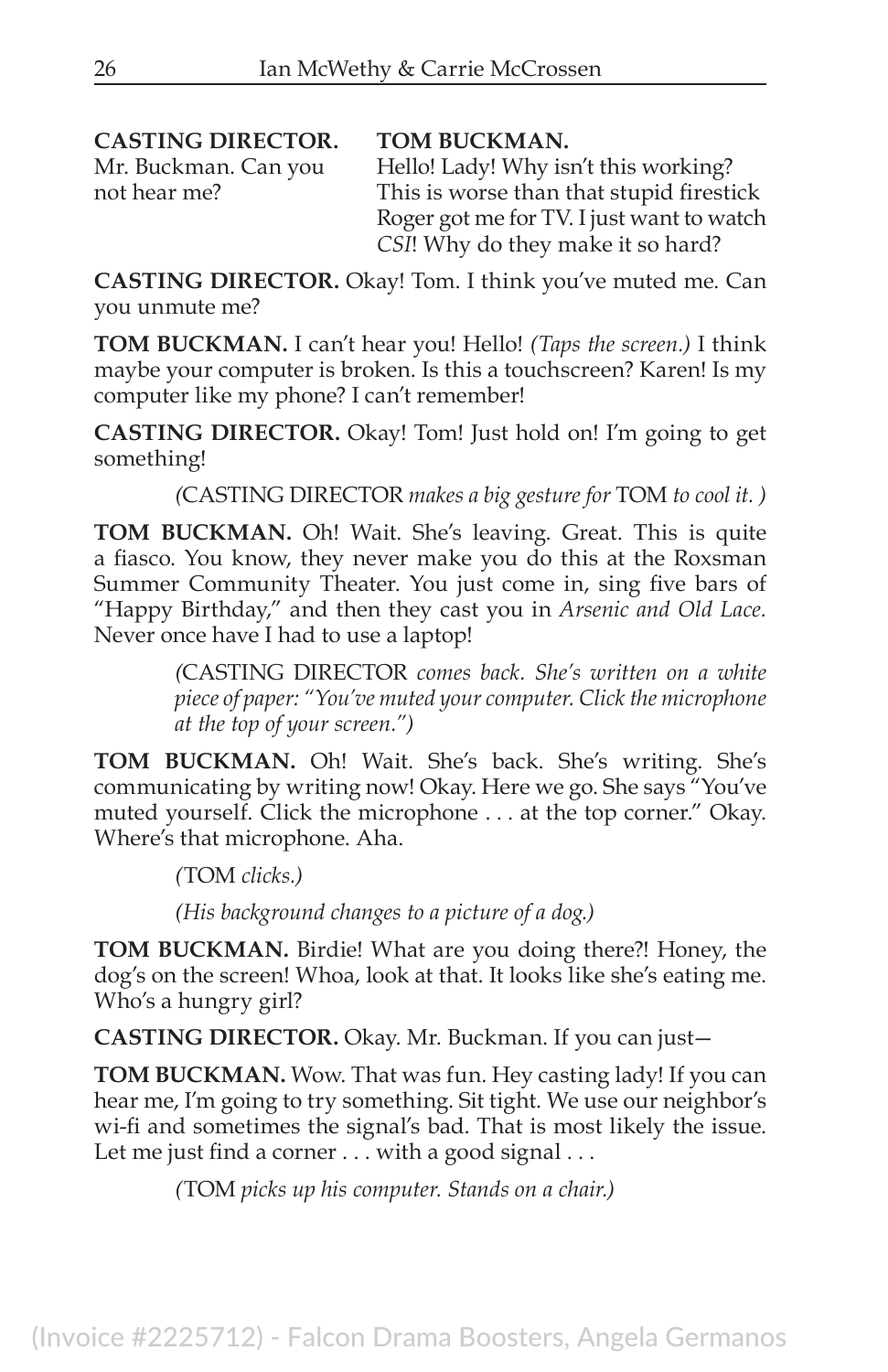#### **CASTING DIRECTOR. TOM BUCKMAN.**

No! Mr. Buckman. This is a Okay. Getting better signal simple problem! I promise you strength! And it's not related to your wi-fi. — Oh my god!

*(*TOM *falls! We see a rattled computer camera, now looking at the ground.)*

**TOM BUCKMAN.** *(Off:)* Oh boy! I fell! Karen! The wi-fi got me again! Karen! Karen!

> *(And then the feed goes dead.* CASTING DIRECTOR *takes a big exhale. Then . . . )*

*(Window up on* ROGER*.)*

**ROGER.** Hey. How'd he do?

**CASTING DIRECTOR.** He's not getting the part. Sorry. Roger.

**ROGER.** Ah. Well, thanks for giving him a look. You could tell he's pretty good though right? I saw him in a production of *The Sunshine Boys* last spring, and he sang an amazing "Happy Birthday." Really brought the house down.

**CASTING DIRECTOR.** I'm sure he did. Can we move on?

#### **Scene 12: Uma**

**CASTING DIRECTOR.** Who are we seeing next?

**ROGER.** It looks like we have one actor left.

**CASTING DIRECTOR.** Oh no. Oh my god. ONE ACTOR?

**ROGER.** Yeah, I know. I hope she's good. She submitted herself, but said she knew you. It says her name is Uma Flynn.

**CASTING DIRECTOR.** Uma Flynn? Yes! I do know her. She's auditioned for us before and she is very good. This could be it! My ticket out of Arizona! Can you bring her up?

**ROGER.** Sure thing, boss! Pow pow!

*(*UMA *appears in her window.)*

**CASTING DIRECTOR.** Uma! Thank you for coming in!

**UMA.** Oh my gosh, of course.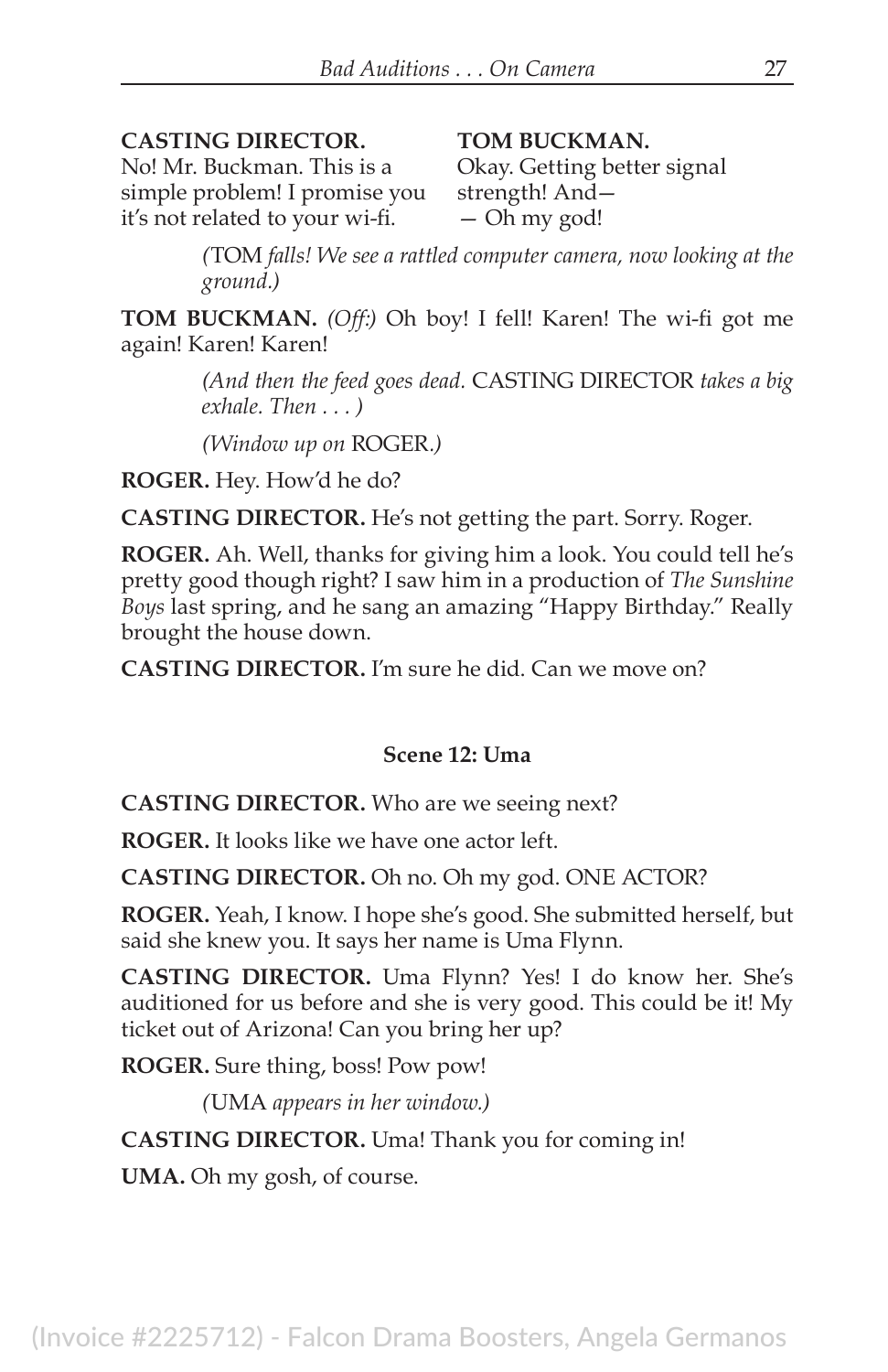**CASTING DIRECTOR.** No. Really. You are . . . like, the only person I've seen today who has actual, legit credits. I saw you in that regional production of *Hamlet.* You were . . . transcendent! After I saw that, I was like "why isn't Hamlet always a woman?"

**UMA.** Oh that's so sweet. Thank you!

**CASTING DIRECTOR.** Anyway, I'm so happy you're here. Really, the actors I've seen today . . . this will be a breath of fresh air! So, whenever you're ready.

> *(*UMA *takes a moment to get ready. Takes a deep breath. And then she acts and . . . she is good. Off book. Committed. She should get this role. Except . . . )*

**UMA.** Your honor? I'd like to request the last remarks be stricken from the record. The *prostitution* has repeatedly demeaned my client throughout this hearing. But when the *prostitution* demeans her family, her children, that's going too far! TOO FAR!

This is a circus! And I will not stand idly by as justice is corrupted. Because I CARE TOO MUCH.

*(Beat.* UMA *is really feeling it. )*

**CASTING DIRECTOR.** Uma. That was really, really great.

**UMA.** Oh, thank you.

CASTING DIRECTOR. I mean ... phenomenal acting. Truly. I want to send this in to the producers and director immediately because I really think you'll get this. I just . . . have a little note.

**UMA.** Sure.

**CASTING DIRECTOR.** So you're getting a couple of the lines wrong. And normally it doesn't matter that much. But . . . the words you got wrong are . . . distracting.

**UMA.** I'm so sorry. What did I say?

**CASTING DIRECTOR.** Not a big deal. I think we should just do it again, and make sure to get the lines right. So, you know, it's, "The prosecution has repeatedly demeaned my clients." Not . . . "The prostitution has repeatedly demeaned my clients."

**UMA.** I said that?! That's so embarrassing. I'm so sorry. Can we go again?

**CASTING DIRECTOR.** Of course, yes. Whenever you're ready!

*(*UMA *takes a beat.)*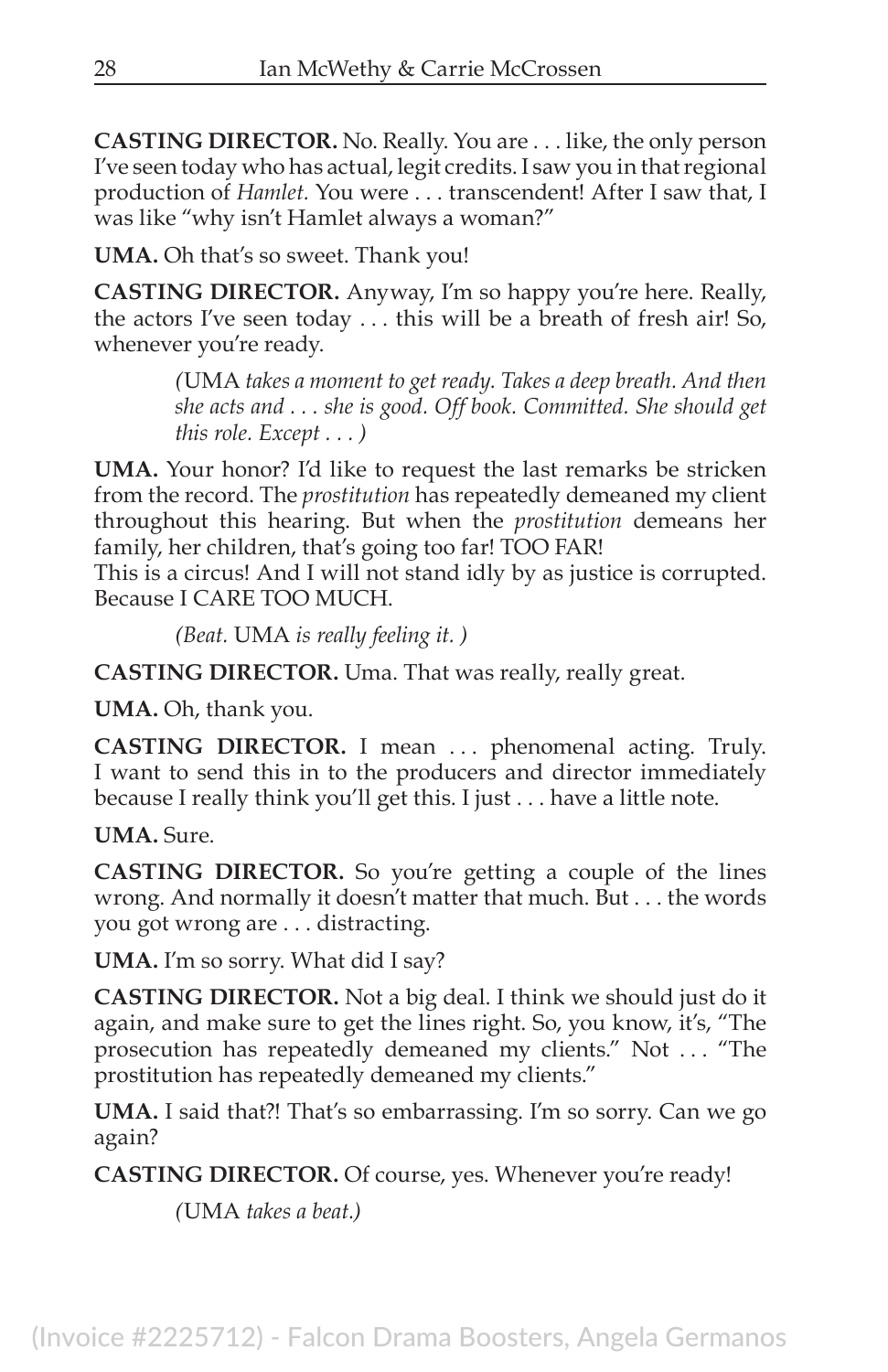**UMA.** Your honor? I'd like to request the last remarks be stricken from the record. The *prosecution* has repeatedly demeaned my client throughout this hearing. But when they demean her family, her children, that's going too far! TOO FAR! This is a kirkus! And I will not stand idly by as justice is corrupted. Because I CARE TOO MUCH.

**CASTING DIRECTOR.** Okay. Great. Again, great read.

**UMA.** And I'm pretty sure I said prosecution this time! Haha.

**CASTING DIRECTOR.** Yes! You did! Thank you for that adjustment. Really really strong read. Just one more small note. You pronounced circus, kirkus.

**UMA.** Kirkus? I did? What's a kirkus? I'm so sorry. I think I've been working a little too hard the past week. I've been memorizing all of Prospero plus I had a ton of copy for my Moorixa audition this morning. I think I'm a little fried!

**CASTING DIRECTOR.** Honestly? You could read it, if you want! Read it off the page if that will help.

**UMA.** I mean, I feel like I know it. But maybe you're right. That'll be less pressure.

**CASTING DIRECTOR.** Great. So one more time, whenever you're ready.

*(*UMA *gets centered. Then starts the scene, reading this time.)*

**UMA.** Your farmer? I'd like to request the last remarks be stricken from the record.

**CASTING DIRECTOR.** Gotta stop you. You said "your farmer." Not your honor. One more time.

**UMA.** Sorry. Sorry. I'm just tired. Okay. Here we go!

**UMA.** *(Takes a quick beat.)* Your honor. I'd like to request the last remarks be sicken from the record. *(Stopping:)* No! Sorry. I heard that. I said sicken. Let me just . . . *(Starting again:)* Your farmer, NO! — One more time! Here we go. *(Starting again!)* Your honor! I'd like to request the last romance be sicken from the dancefloor. Damn it! That didn't make any sense! Hold on! One more time! *(Starting again:)* Your farmer is an honor! NO! Your farmer— No! Stop it! *(Again:*) Your farmer is an honor— I JUST SAID THAT*! (Again. Beat.)*  Moorixa for feet can cause dry eyes, liver damage, NO! I'm sorry.  $I - I'm$  done.

*(*UMA *hugs herself.)*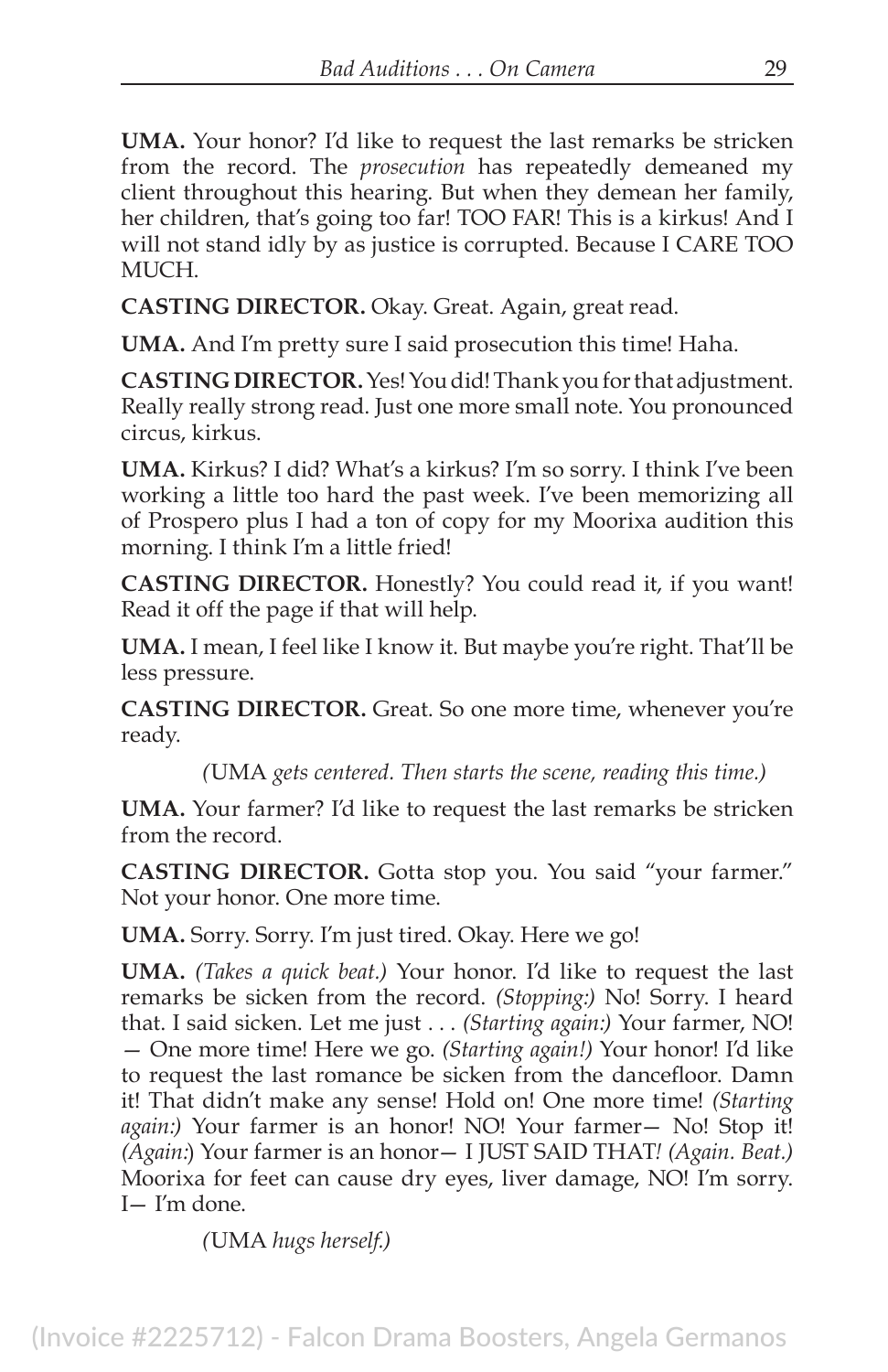**UMA.** I can't do this. I— I need a break. I can't finish this audition. I'm having a bit of a breakdown.

*(She reaches over and Xs out her window. )*

**CASTING DIRECTOR.** No! Uma! Wait please! You're my only hope please—ah. Shoot. Roger!

#### **Scene 13: Outro**

*(*ROGER's *window pops up.)*

**ROGER.** Hey! How did it go? Did she get it?

**CASTING DIRECTOR.** No! She didn't. What are you doing? You're supposed to be watching the auditions with me.

**ROGER.** Uh. Sorry. I was working for my commercial agent. Also I was playing mahjong with my uncle. And I was practicing a dance for a Tok I wanna do later. Wanna see? *(While quiet singing:) Don't let my moves . . . make you sad or sick . . . I'm dancing . . .* 

**CASTING DIRECTOR.** Roger! Please stop dancing! You have to find me some more actors! Because these will not cut it.

**ROGER.** Yeah. But, uh . . . I am officially out of actors. All the good actors are doing theatre and all the famous actors are doing a Marvel movie in New Zealand. With sheep. I'm sorry. This is it.

**CASTING DIRECTOR.** Roger, what are we going to do? We have to cast this by today! Please, help me! I can't go back to working for my mother! She says I'm a slow typist but I am above the national average! I've tested myself online several times!

**ROGER.** Dude! Just relax. If you need an actor, just . . . pick someone. It's not that hard. And if they're bad . . . well there are plenty of bad actors on TV. No one seems to care.

**CASTING DIRECTOR.** Well, how do I pick one? They were all equally terrible.

**ROGER.** Well, we could let the internet decide?

**CASTING DIRECTOR.** What are you talking about?

**ROGER.** Well, as you may but probably don't know, I always livestream our remote auditions because . . . it's another way to make a little bit of income. Pow-pow! So if you really can't decide, I'll poll the audience.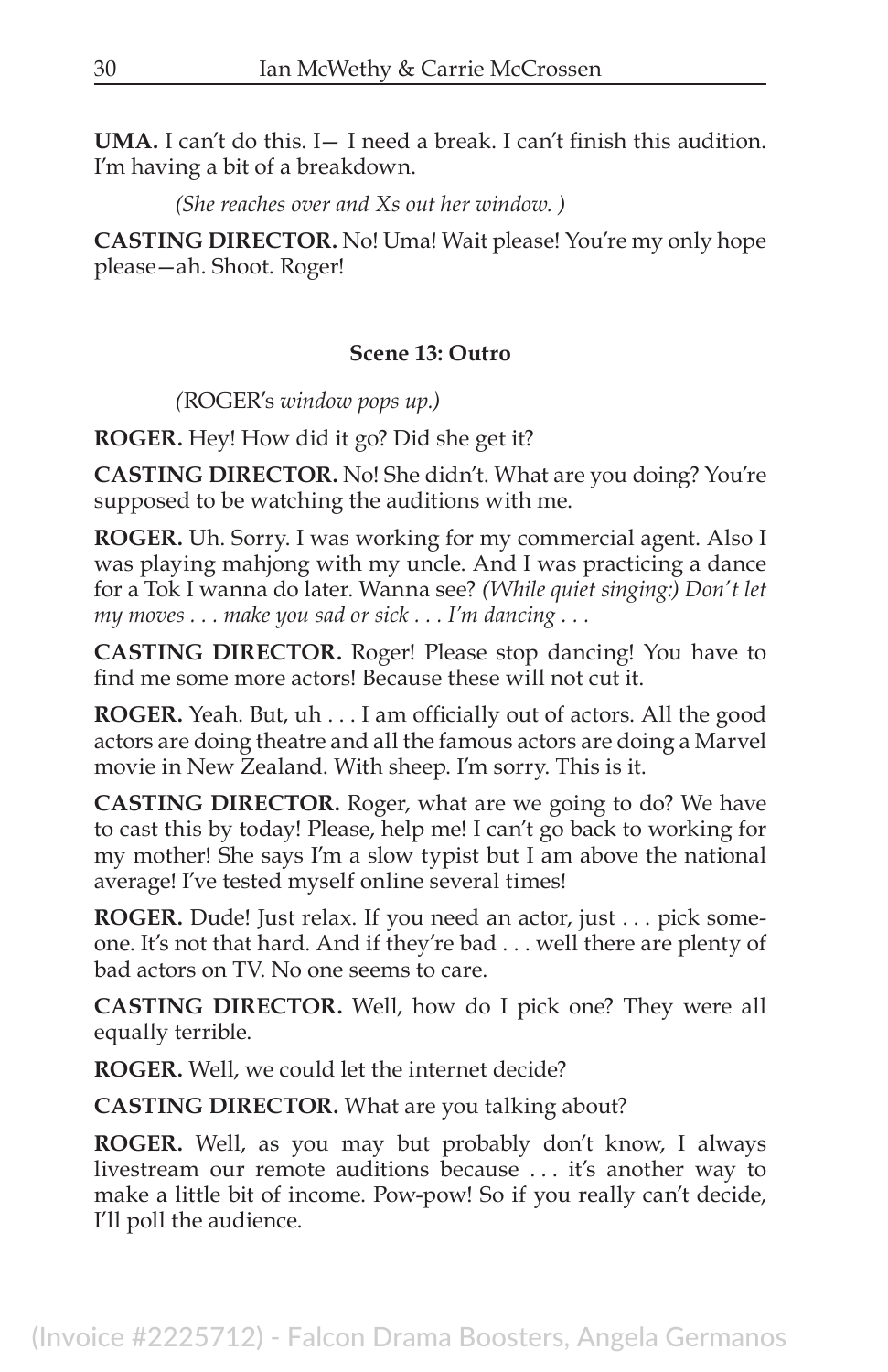**CASTING DIRECTOR.** Roger. That is the most unethical, creepy, weird thing I have ever heard anyone in casting do. And I've worked with Scott Rudin!

**ROGER.** So . . . you don't want me to do it?

*(*CASTING DIRECTOR *thinks.)*

**CASTING DIRECTOR.** No. Do it. Just don't tell anyone.

*(*ROGER *looks at his computer.)*

**ROGER.** Okay secret streaming chat room. We need to cast this thing. Who do you think is the best choice? Respond in the next minute.

**CASTING DIRECTOR.** So is it happening? Are they doing it?

**ROGER.** Yeah, just give me a second. Live poll is going on now. And . . .

> *(*ROGER *waits and watches the results stream in. Actors playing*  ROGER *and* CASTING DIRECTOR*, feel free to vamp if your polling/chat is taking longer.)*

**ROGER.** The actor we should cast, according to a live feed of internet trolls and shut-ins is . . . .

*(ANNOUNCE WINNER HERE!)*

**CASTING DIRECTOR.** Really? *[NAME]*?

**ROGER.** That's what the mob told me.

**CASTING DIRECTOR.** Fine. Call them up. I want to make sure they don't have any scheduling conflicts.

*(Window down on* ROGER*.)*

*(And then . . . window up on whoever wins.)*

#### **INSERT ALTERNATE ENDING HERE!**

*(There are eleven alternate endings based on who wins. Find them in the last pages of the script. Use them as simple, quick outros or as jumping-off points to improvise more.)*

*(Then, when alt ending is over,* ROGER *Xs out the screen.)*

**ROGER.** Okay. That's a relief. I should probably tell you that tomorrow we have to find a replacement for the judge on *Crime Court.* 'Cause she left too.

> *(The* CASTING DIRECTOR *drops/shakes their head. Nope. They're done.)*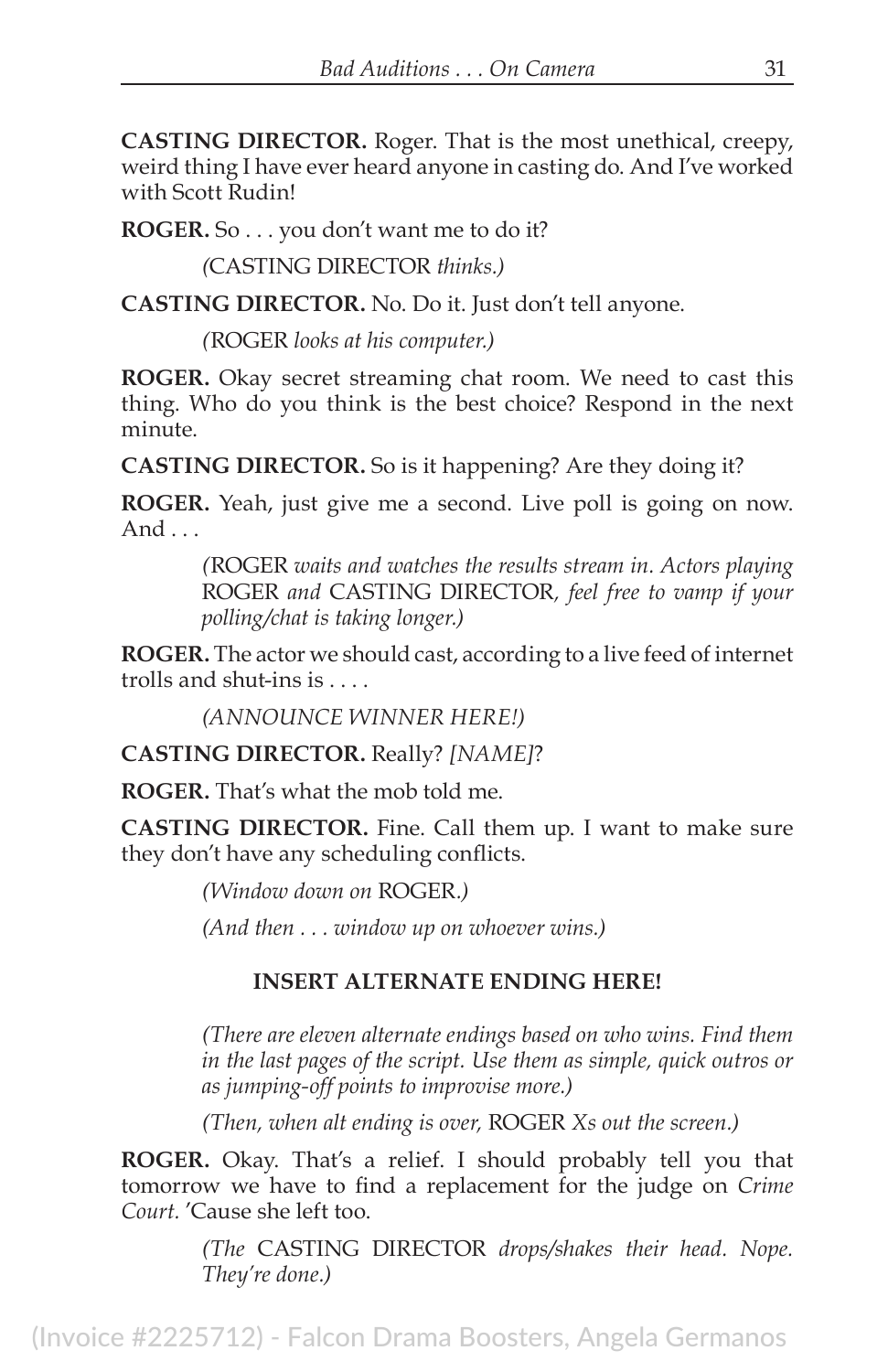**ROGER.** But we have all day tomorrow. Well just a few hours. They want a replacement by noon. Can you hear me? You haven't said anything in a while?

*(The* CASTING DIRECTOR *looks down and starts writing.)*

**ROGER.** Are you muted or am I? Wait, what are you writing? You're writing something. What are you writing?

> *(*CASTING DIRECTOR *holds up a piece of paper that says "THE END" so that it fills the screen.)*

> *(*ROGER's *window Xs out. We stay on "THE END" as we hear music come up. [We suggest "HOORAY FOR HOLLYWOOD."])*

> > *End of Play*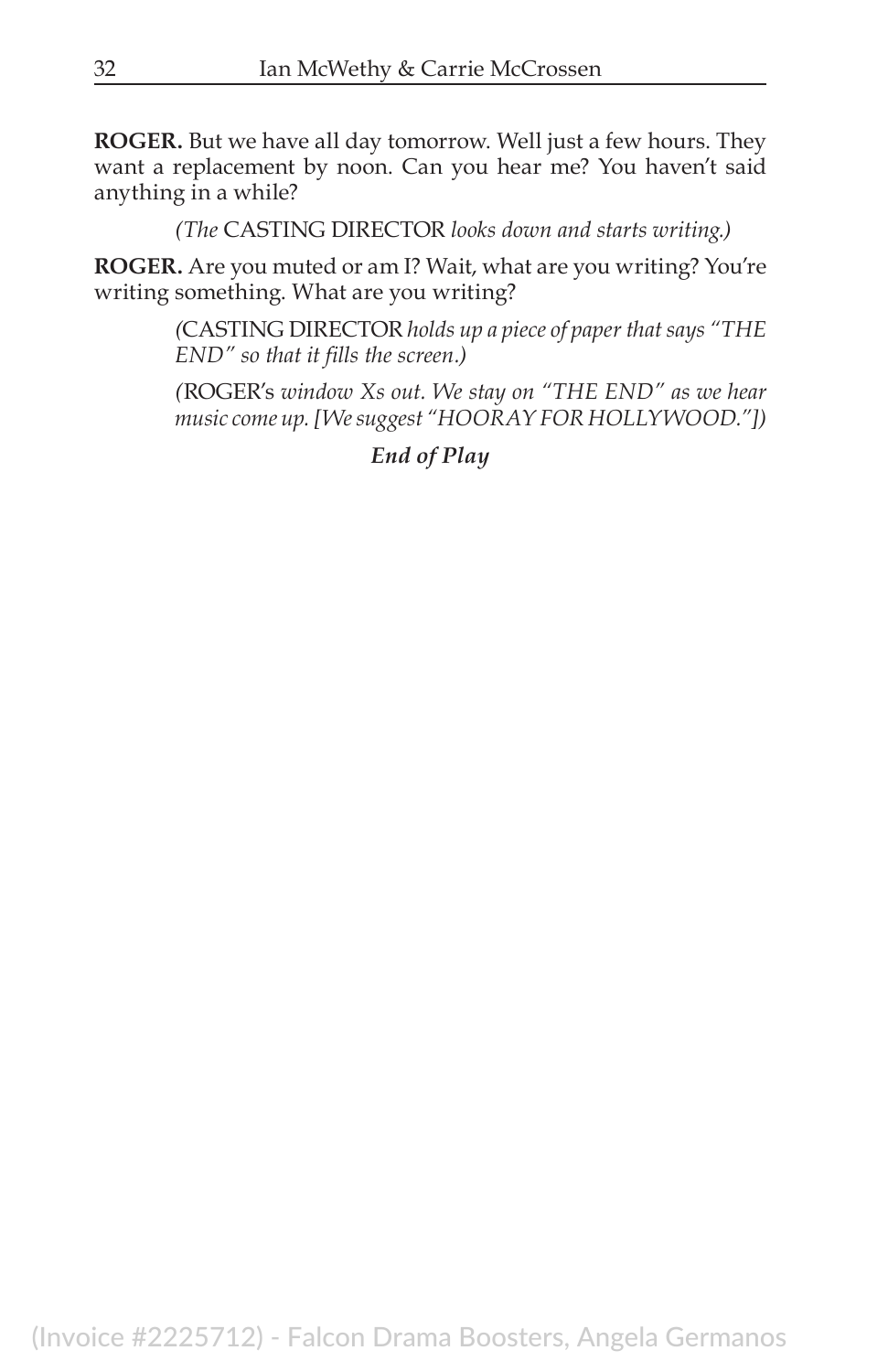#### **Alternate Endings**

#### **Alt. Ending #1: Gina Marie**

**CASTING DIRECTOR.** Gina Marie? We would like to offer you the role in *Crime Court.* I know you said you were too busy—

**GINA MARIE.** You know what? You're on. Pauly's gone berserk. He's melting the remote control on the stove. I just locked myself in the bathroom because I've had enough. I'll take the role.

**CASTING DIRECTOR.** Great. I'll email you the details. Just to be clear, are you abandoning your child?

**GINA MARIE.** I'll see you on Monday!

*(Flush sound.) (End.)*

#### **Alt. Ending #2: Kellin**

**CASTING DIRECTOR.** Kellin? Hi. Good news! We would like to offer you the role in *Crime Court.*

**KELLIN.** Of course you would. I knew you'd come crawling back. As Gielgud once said, "Give me the job or I'll fight you with my broad sword. AND I FIGHT DIRTY."

**CASTING DIRECTOR.** Gielgud did not say that.

**KELLIN.** I'll have my agent send you my rider. It's extensive.

*(End.)*

#### **Alt. Ending #3: Tandy**

**CASTING DIRECTOR.** Tandy? We would like to offer you the role in *Crime Court.*

**TANDY.** I *knew* I had a good read.

**CASTING DIRECTOR.** I'm sending you over the contract as we speak. Any questions?

**TANDY.** Oh, I got it. Let me read it over real quick.

*(She gets really close to the computer screen and reads very monotone, just like she did in her audition.)*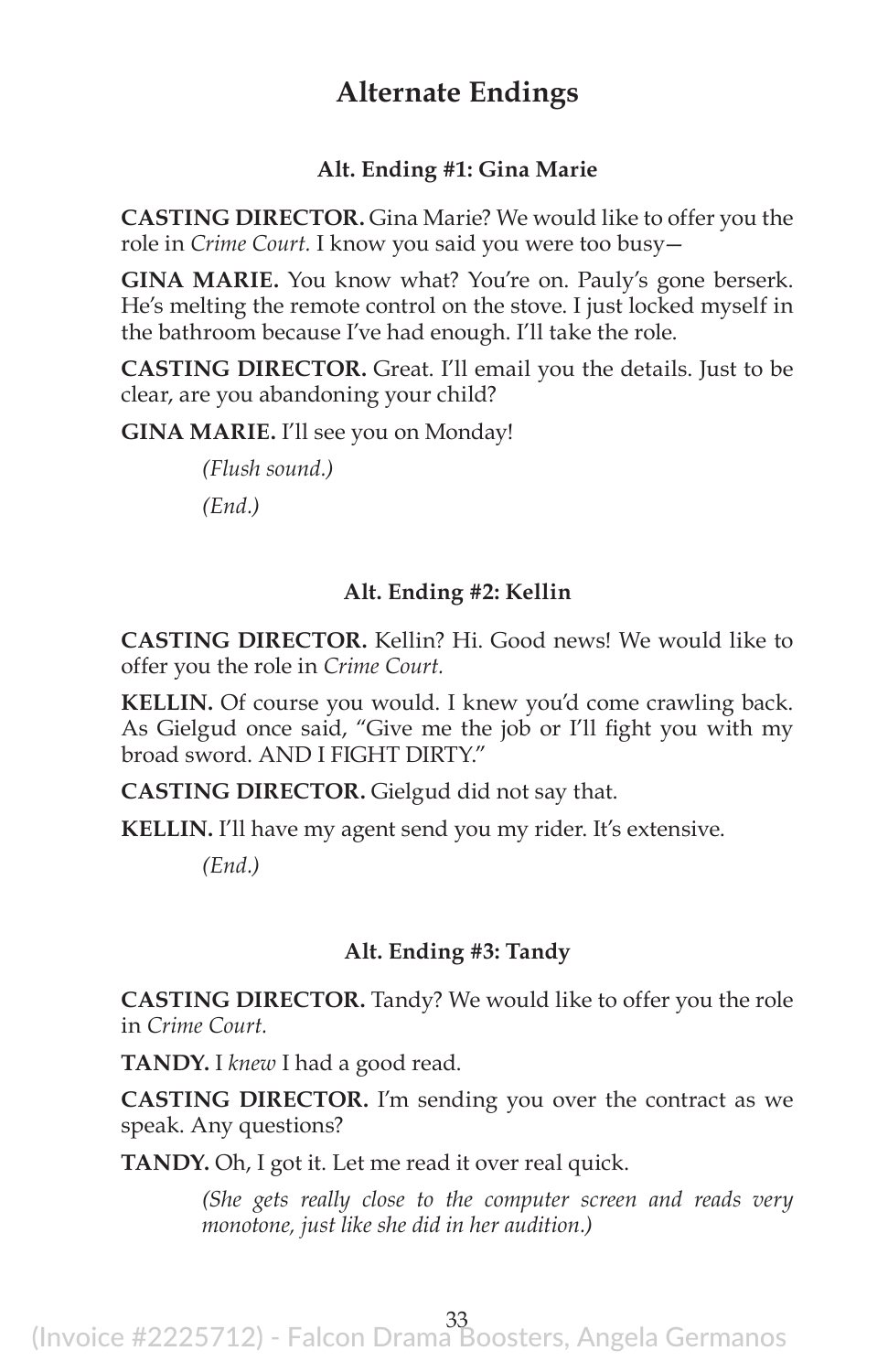**TANDY.** *This agreement will govern exclusive appearance of the Performer as retained by the Production Company and Studio. All executed Schedules*  will constitute an integral part of this agreement and will be governed by *the terms of this agreement.*

> *(*TANDY *keeps reading as* CASTING DIRECTOR *Xs out the screen.)*

**CASTING DIRECTOR.** Okay, well once again, great read. I'll forward to your agent.

*(End.)*

#### **Alt. Ending #4: Jeff**

**CASTING DIRECTOR.** Jeff? We would like to offer you the role in *Crime Court.*

**JEFF.** Dun dun, baby! I'm in.

**CASTING DIRECTOR.** Great. Dun dun.

JEFF. Also, "I'll be there for you!!!!"

**CASTING DIRECTOR.** Yes. Well, you're the director's problem now. So . . . bye!

*(End.)*

#### **Alt. Ending #5: Carmen**

**CASTING DIRECTOR.** Carmen? We would like to offer you the role in *Crime Court.* I know you said you were busy.

**CARMEN.** No I think it will be fun. Plus my followers really want me to livestream the experience.

*(She turns to her phone cam.)*

**CARMEN.** Hey, Carmen Nation! Looks like I got the part after all! Sparkles!

**CASTING DIRECTOR.** Yes. Sparkles. I'll send over the contract.

*(*CASTING DIRECTOR *Xs out the window. End.)*

#### **Alt. Ending #6: Greg**

**CASTING DIRECTOR.** Greg? We would like to offer you the role in *Crime Court.*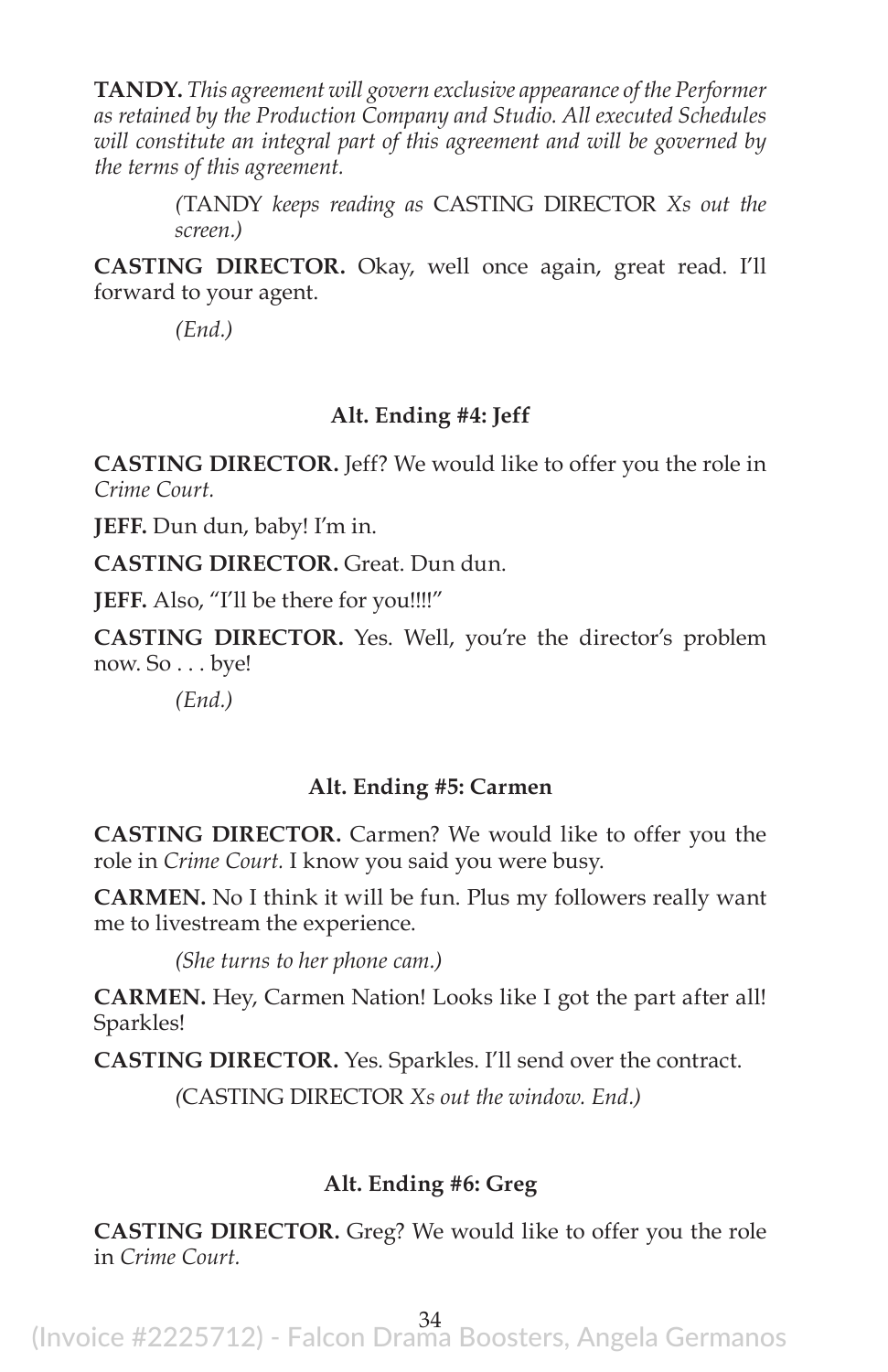#### *(We can just see* GREG's *feet.)*

**GREG.** WOOHOO! FANTASTIC! THANK YOU GUYS SO MUCH! Sorry to cry like this! I'm a real mess!

**CASTING DIRECTOR.** We just see feet, Greg. We just see feet.

*(*CASTING DIRECTOR *Xs out the window. End.)*

#### **Alt. Ending #7: Wendy**

**CASTING DIRECTOR.** Wendy? We would like to offer you the role in *Crime Court.* I know you said you didn't want to work in TV—

**WENDY.** Actually? I've been thinking about it a lot and I think I can take this job.

**CASTING DIRECTOR.** Really? That's great.

**WENDY.** Yeah! Shows are doing more and more product placement *within* the episodes. So as long as I can do that on *Crime Court.* I can stay true to my ideals.

**CASTING DIRECTOR.** Your ideal of working only in advertising.

**WENDY.** It could something like, "Your honor? When I'm going to be on my feet all day being a lawyer, Moorixa makes it bearable." See? You didn't even notice I slipped in a commercial.

**CASTING DIRECTOR.** Nope. Sure didn't. Welcome aboard!

*(End.)*

#### **Alt. Ending #8: Phyllis**

**CASTING DIRECTOR.** Phyllis? We would like to offer you the role in *Crime Court.*

**PHYLLIS.** Really? But I'm the worst actor in the world!

**CASTING DIRECTOR.** Roger is sending you the contract now. So take a look whenever you get a chance.

**PHYLLIS.** YOU'RE MAKING A HUGE MISTAKE! I BELONG IN THE SEWER!

**CASTING DIRECTOR.** Sorry Phyllis. You got the part.

*(End.)*